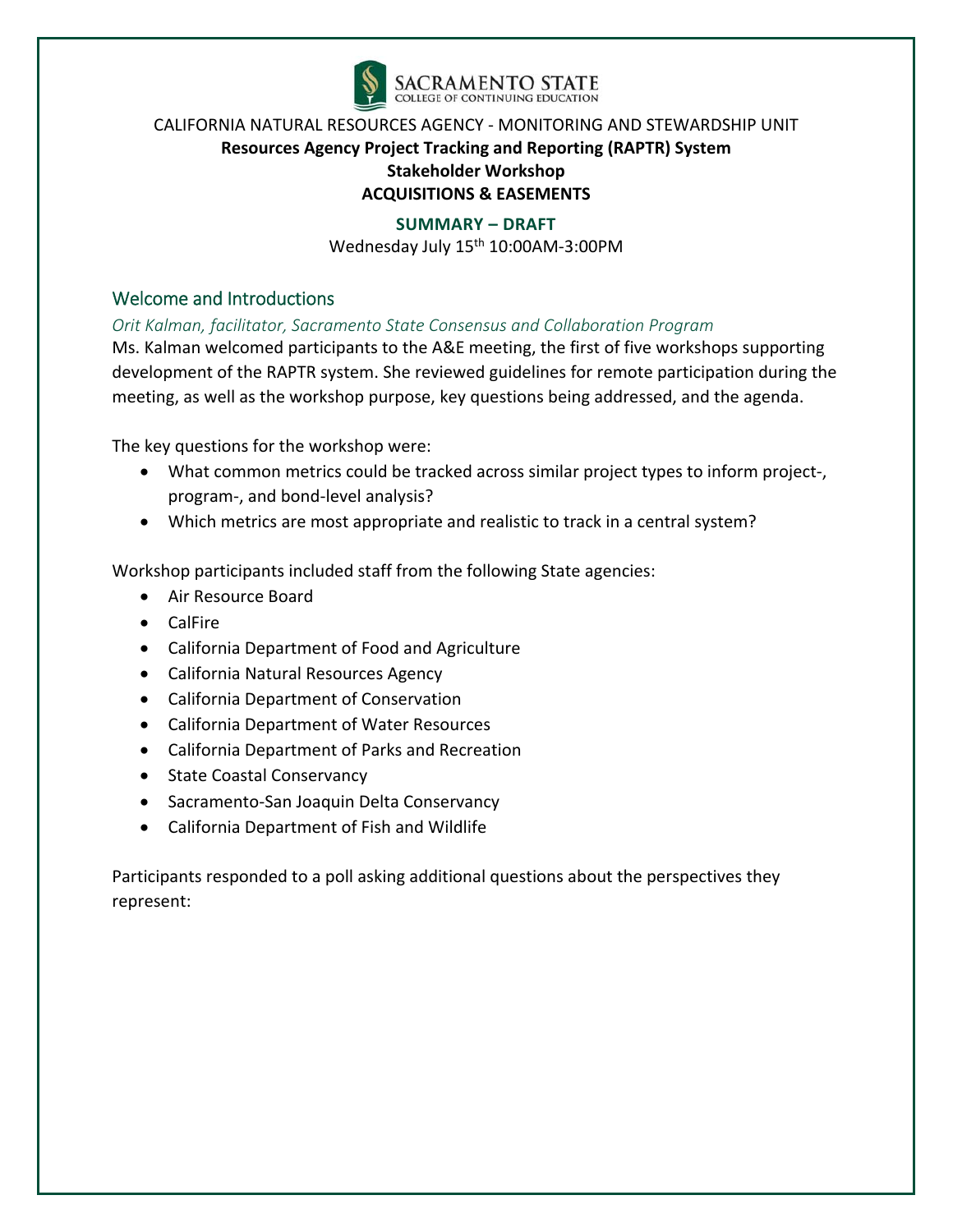

#### 1. Do you work with:

| Acquisitions<br>(2) 11%                                                           |           |  |  |  |  |
|-----------------------------------------------------------------------------------|-----------|--|--|--|--|
| Easements                                                                         | (3) 16%   |  |  |  |  |
| <b>Both</b>                                                                       | (14) 74%  |  |  |  |  |
|                                                                                   |           |  |  |  |  |
| 2. How familiar are you with projects that involve<br>acquisitions and easements? |           |  |  |  |  |
| I manage acquisitions or easements myself                                         | $(9)$ 47% |  |  |  |  |
| I work with others who manage acquisitioins                                       | $(6)$ 32% |  |  |  |  |

#### *Amanda Martin, Deputy Assistant Secretary for Administration and Finance*

Mrs. Martin provided background on the need behind and the process of developing a Statewide system for tracking long‐term project performance within CNRA. In addition to being able to demonstrate the lasting impact of the State's natural resources work, a Statewide system will create consistency in monitoring that will enable sharing of resources across departments.

The MSU white paper and the kickoff event in April both explained the need for a statewide monitoring system and began the process of defining the RAPTR system. The workshops, beginning with this acquisitions and easements workshop, focus in on the specific metrics that may be collected in the RAPTR system. Mrs. Martin noted that developing the RAPTR system requires both an ambitious vision as well a focus on the small steps that will put the State on a path to being able to understand and showcase all that its natural resources work accomplishes.

#### *Gina Ford, Senior Environmental Scientist, MSU*

Ms. Ford provided an overview of the Resources Agency Project Tracking and Reporting (RAPTR) system, including background about the CNRA Monitoring and Stewardship Unit (MSU) and an overview of the strategy for developing the system. The MSU was tasked with developing a system to better tell the story of the impacts of the bond‐funded grant projects under CNRA. MSU first evaluated how these projects are currently monitored and then developed a set of recommendations for tracking and reporting in the future. These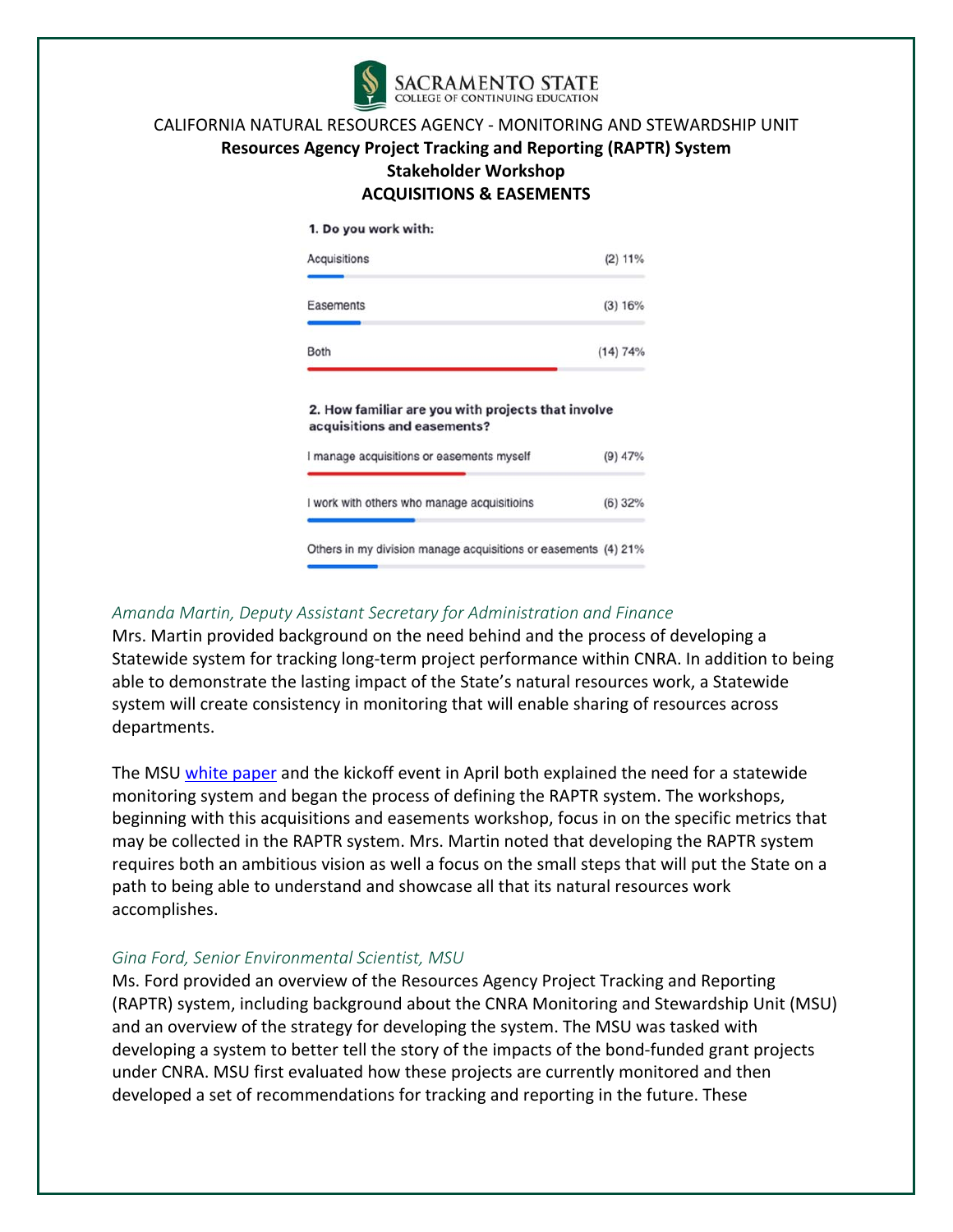

recommendations are presented in the white paper mentioned above.

Development of the RAPTR database is being carried out in two parallel processes. One track, including this workshop, focuses on engaging those who will use the database to identify the metrics it will track, while the other track focuses on the technical aspects of building the system. The software development is currently in progress and will likely be released for testing incrementally as different components are built.

Ms. Ford reviewed the overall decision process for determining the metrics and methods that will be tracked within RAPTR, noting that the current workshop is focused on initial identification of indicators that may be used to address the management questions identified during the kickoff meeting and beginning to prioritize metrics for each indicator.

## Acquisitions and Easements Overview

#### *Brad Juarros, Environmental Scientist, MSU*

Mr. Juarros provided background to inform the discussion on indicators and metrics for acquisitions and easements projects. He shared requirements for post‐completion monitoring of bond‐funded projects per the State's Bond Accountability Guide:

*The Bond Accountability Guide advises State agencies to track long‐term investments by requiring annual monitoring reports from grantees and by conducting annual site visits (when feasible) to ensure that bond‐funded projects are maintained and compliant with the intended purpose of the funding source, the program, and as stated in the project's grant agreement. Minimum baseline documentation that should be included in post‐ completion monitoring efforts:* 

- *Annual monitoring Reports*
- *Annual project photos*
- *Updates on status of corrective actions planned or taken*
- *if project was not in compliance with the agreement purpose.*

Mr. Juarros shared key findings related to current monitoring of acquisitions and easements projects, per MSU's project evaluation. The evaluation considered 53 acquisitions projects, of which 68% had a monitoring requirement as part of the grant agreement. Among those that had a monitoring requirement, MSU was unable to find monitoring reports for 56% and found only incomplete information for another 8%.

The April kickoff meeting focused on brainstorming management questions that should be addressed through the RAPTR system. Mr. Juarros presented the acquisitions and easements‐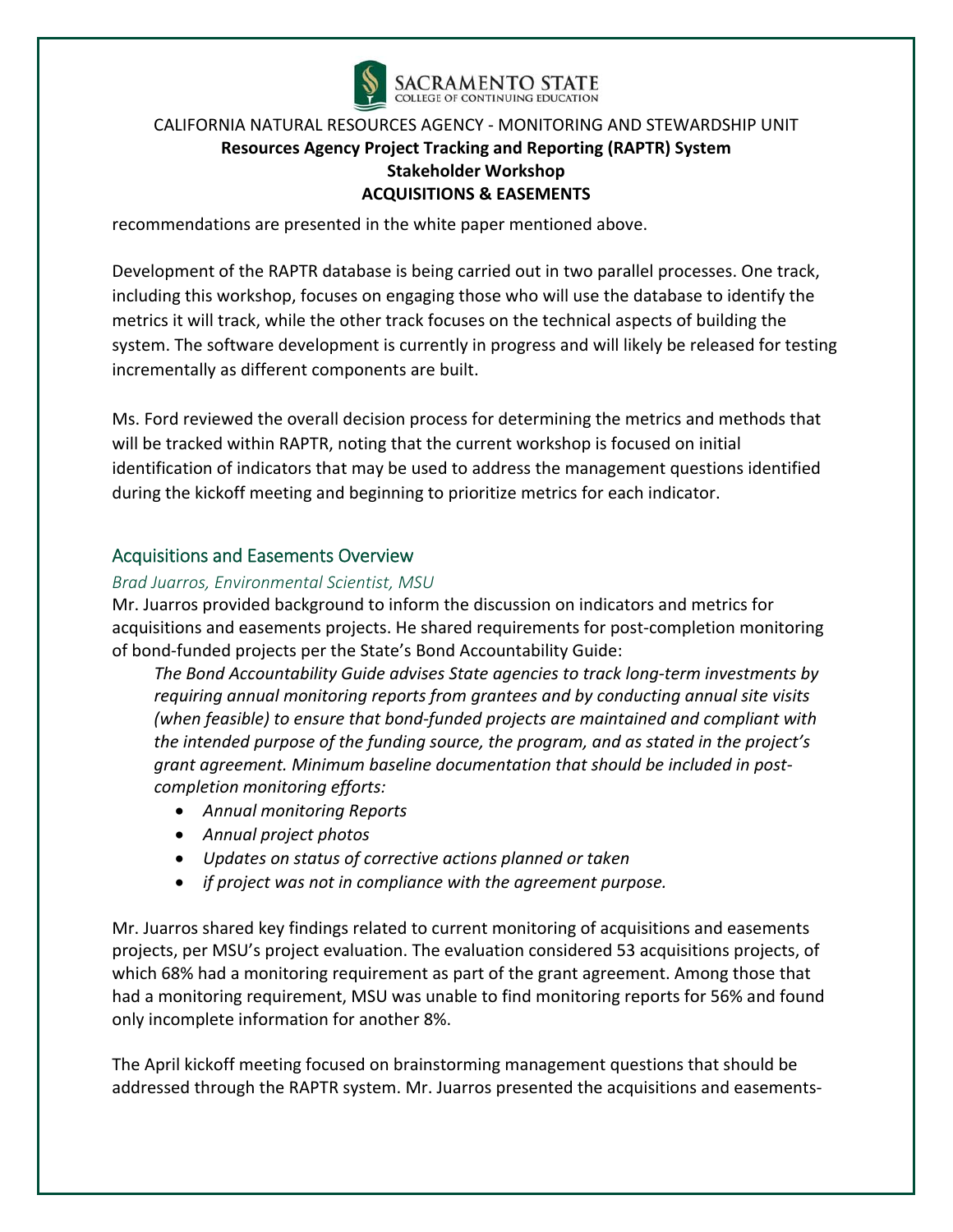

related management questions that were identified, highlighting three categories into which the questions fell: management, benefits, and access. He noted that some of the management questions were relevant to multiple categories and there may be metrics that address more than one of the key management questions.

The three management questions that kickoff participants identified as most important to monitor in RAPTR were:

- Management: Is the acquisition being managed in accordance with the land uses permitted? (i.e. ag, habitat, residential, and whether nonpermitted uses are occurring)
- Benefits: Are there climate benefits GHG emissions reductions or increased carbon sequestration?
- Access: If acquired for public access, is it still accessible to public?

There are a number of existing tools that track information related to acquisitions and easements in California: the CNRA Conservation Easements Database, the California Protected Areas Database (CPAD) and the California Conservation Easement Database (CCED). The CNRA database is a search‐based platform that focuses on project title, but has limited capability in terms of location data, ability to upload related documents, and other important features. CPAD and CCED, which cover both public and private easements, are GIS‐based and therefore have better location functionality. However, they do not comprehensively cover all projects in the state, and associated documents cannot be uploaded to these databases.

Key acquisition documents and information that the centralized RAPTR system is anticipated to collect includes property deeds, deed of conservation easement, legal descriptions, appraisals, grant agreements, management plans, maps, and others. RAPTR will serve as a management tool, helping agencies access and sort through information for strategic planning, documenting public benefits, tracking changes over time, and helping agencies with overlapping missions leverage resources. Additionally, it will simplify audits by providing a central location for files and information.

RAPTR will provide information on long‐term outcomes and a means to assess whether stakeholder and bond program goals and objectives are being met.

Participants responded to a poll about their familiarity with the CPAD and CCED databases.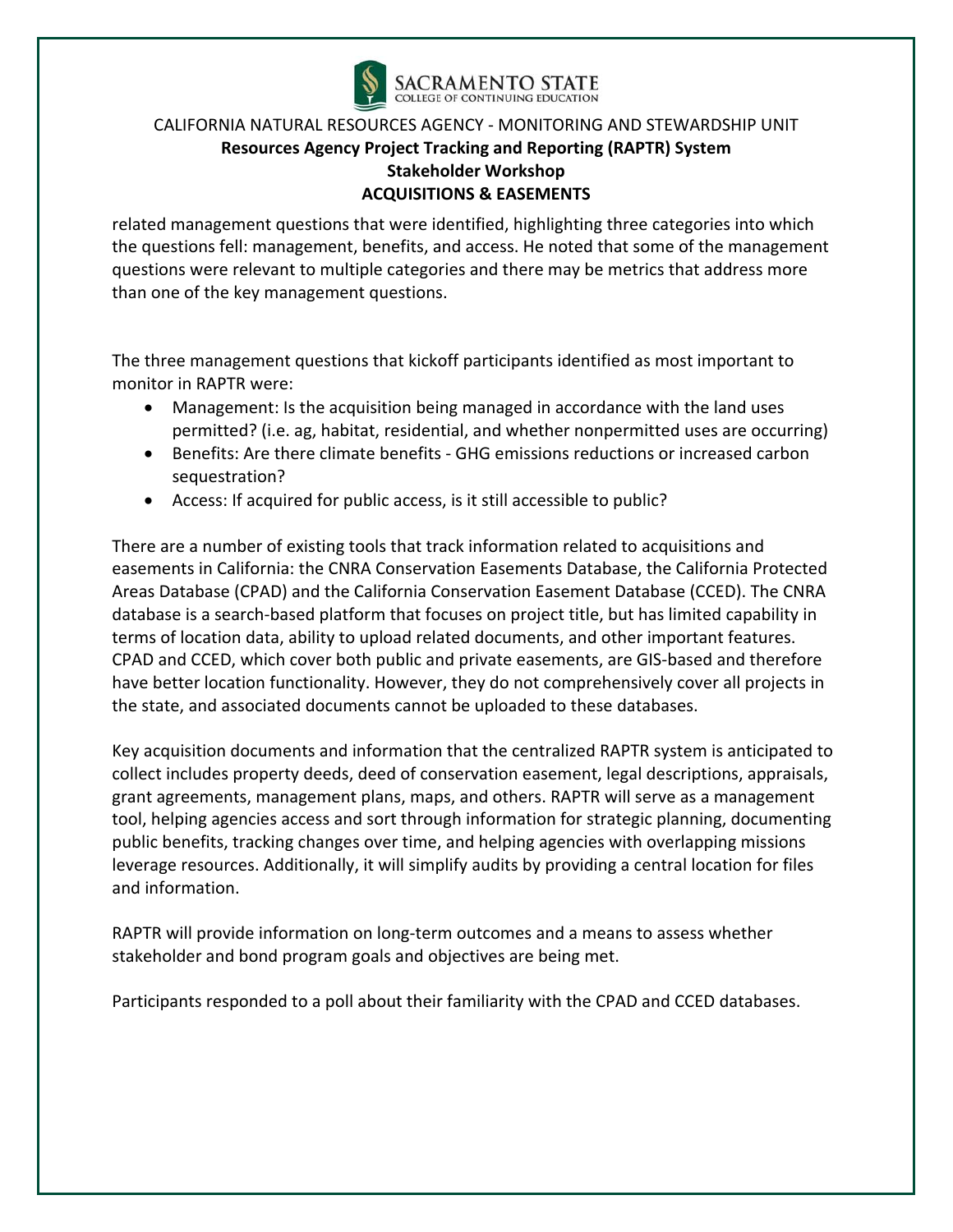

## **Resources Agency Project Tracking and Reporting (RAPTR) System**

**Stakeholder Workshop** 

#### **ACQUISITIONS & EASEMENTS**

1. How familiar are you with the CPAD and **CCED** databases?

| I use them regularly as a planning tool             | (3) 17%   |
|-----------------------------------------------------|-----------|
| I've seen them before but do not use them regularly | $(6)$ 33% |
| I've never heard of them previously                 | (9) 50%   |

#### *Jim Falter, Environmental Scientist, MSU*

Mr. Falter shared a mock-up illustrating some of the functionality that RAPTR may offer to make data more accessible and usable. (Mr. Falter emphasized that the mock‐up is meant to demonstrate functionality and is not a real prototype of what the system will look like.) Some key features likely to be included in RAPTR are an interactive map allowing properties to be selected by location, a dashboard displaying key project information such as property name and grant number, high resolution images of the land covered by the acquisition, a description of the acquisition, the current manager of the property, and the funding sources that supported the project. Other information of interest that could potentially be monitored in the RAPTR system include metrics such as landcover distribution, native species likely present on the property, seasonal climatology, hydrographic information, fire threat levels, and flood risk.

Mr. Falter noted that while the primary mission of RAPTR is to support analysis of the short‐ and long‐term performance of natural resource initiatives across the State by aggregating and structuring project data, that same structure would allow the system to potentially automate linkages between the information contained in RAPTR and environmental and social data from external databases maintained by the State, federal agencies, NGOs and research organizations. These linkages would make it that much easier for Program Staff to have the relevant contextual data necessary for assessing the value of a proposed project or the performance of an ongoing project. Mr. Falter invited participants to share which outside data sources they would find useful in planning and managing acquisitions.

## Panel Presentations: Current Efforts in Project Performance Monitoring and Evaluation

Two panelists, both leaders of environmental nonprofits and nationally accredited land trusts, gave presentations on existing processes and methodologies used to track information about their organizations' acquisitions and easements.

#### *Shelton Douthit, Executive Director, Feather River Land Trust*

Mr. Douthit shared background on the Feather River Land Trust (FRLT), including the area on which the land trust operates and its mission to conserve the lands and waters of the Feather River region and steward their ecological, cultural, and educational values for current and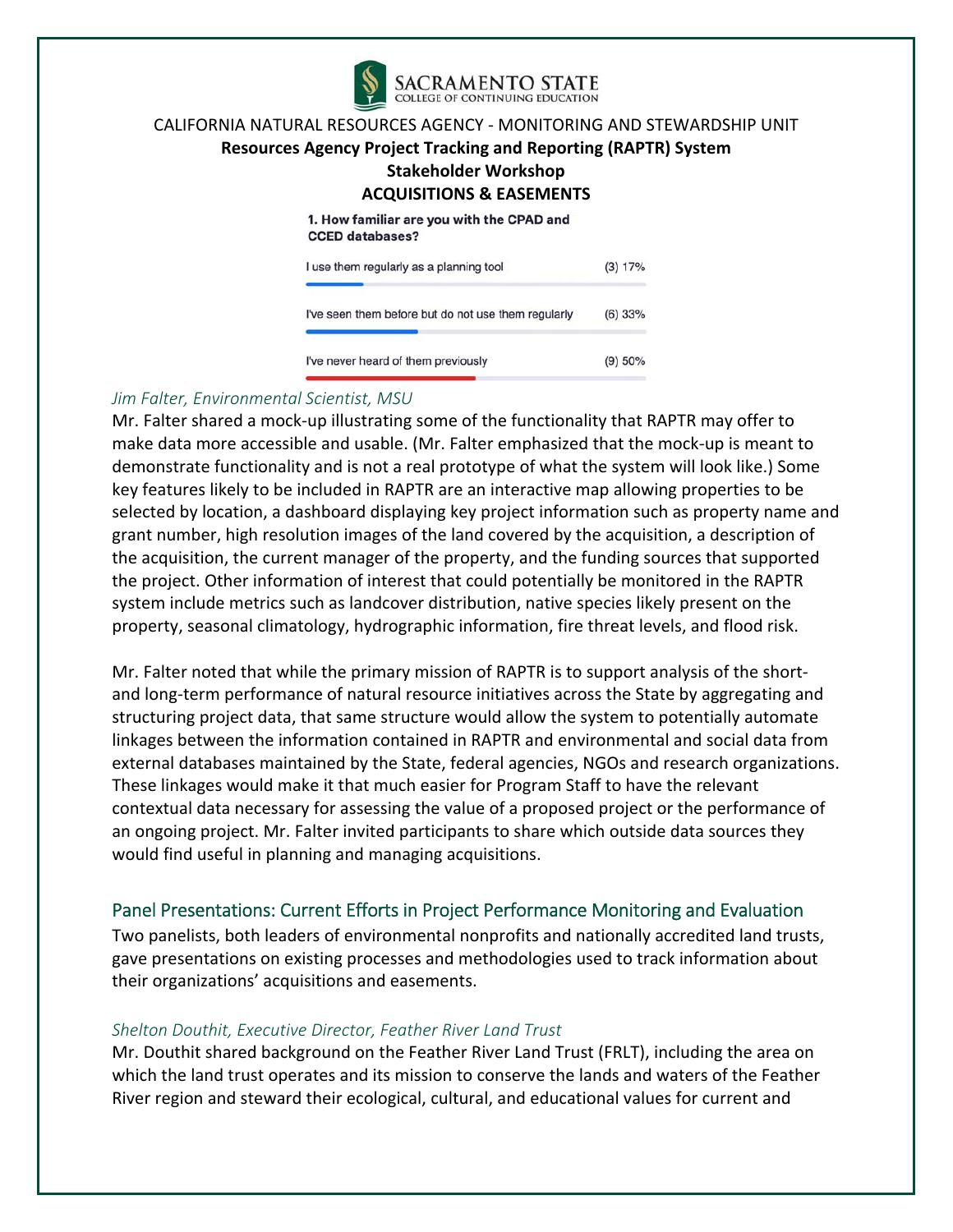

future generations. As a member of the California Council of Land Trusts, FRLT abides by its principles of cooperation, collaboration, and communication among land trusts in the State, as well as by the standards and practices of the national Land Trust Alliance.

Land trusts monitor easements to ensure conformance to the conservation values spelled out in the easements. Monitoring is shaped by the best practices established by the Land Trust Alliance as well as the monitoring requirements set by the U.S. Internal Revenue Service. In addition, monitoring ensures that the land trust honors its commitments, including to the partners who help fund easements – including the taxpayers whose public funds support the purchases.

FRLT bases its monitoring on the easement materials: the conservation easement itself, the baseline documentation report, and any land or resource management plans. Monitoring begins with review of the documents mentioned above plus past monitoring reports, then FLRT conducts due diligence verifying the status of the property and any activity on it since the last monitoring, and then the monitoring itself begins. Monitoring includes desktop reconnaissance, for example reviewing satellite imagery to identify areas of potential concern and develop a field work plan, and then site inspections. After the site inspections, a monitoring report is made, with a formal acknowledgement, submittal, and recordkeeping. In the case of any violations, FRLT works to remediate without litigation if possible. FRLT rarely amends easements.

#### *Connie Best, Co‐Founder and Co‐CEO, Pacific Forest Trust*

Participants responded to a poll that asked whether they have experience with conservation easements on working lands.



Ms. Best shared background on PFT, which pioneered the use of working forest conservation easements. PFT focuses on the public benefits of privately‐owned working forests, working in partnership with private landowners, communities and government agencies to sustain forests for their many public benefits of wood, water, wildlife, and people's well-being. Ms. Best said that a well-crafted easement can bring together many benefits and values.

While there are some restrictions that are typical across many of PFT's easements, such as limiting or prohibiting building development and identifying habitats to be managed for species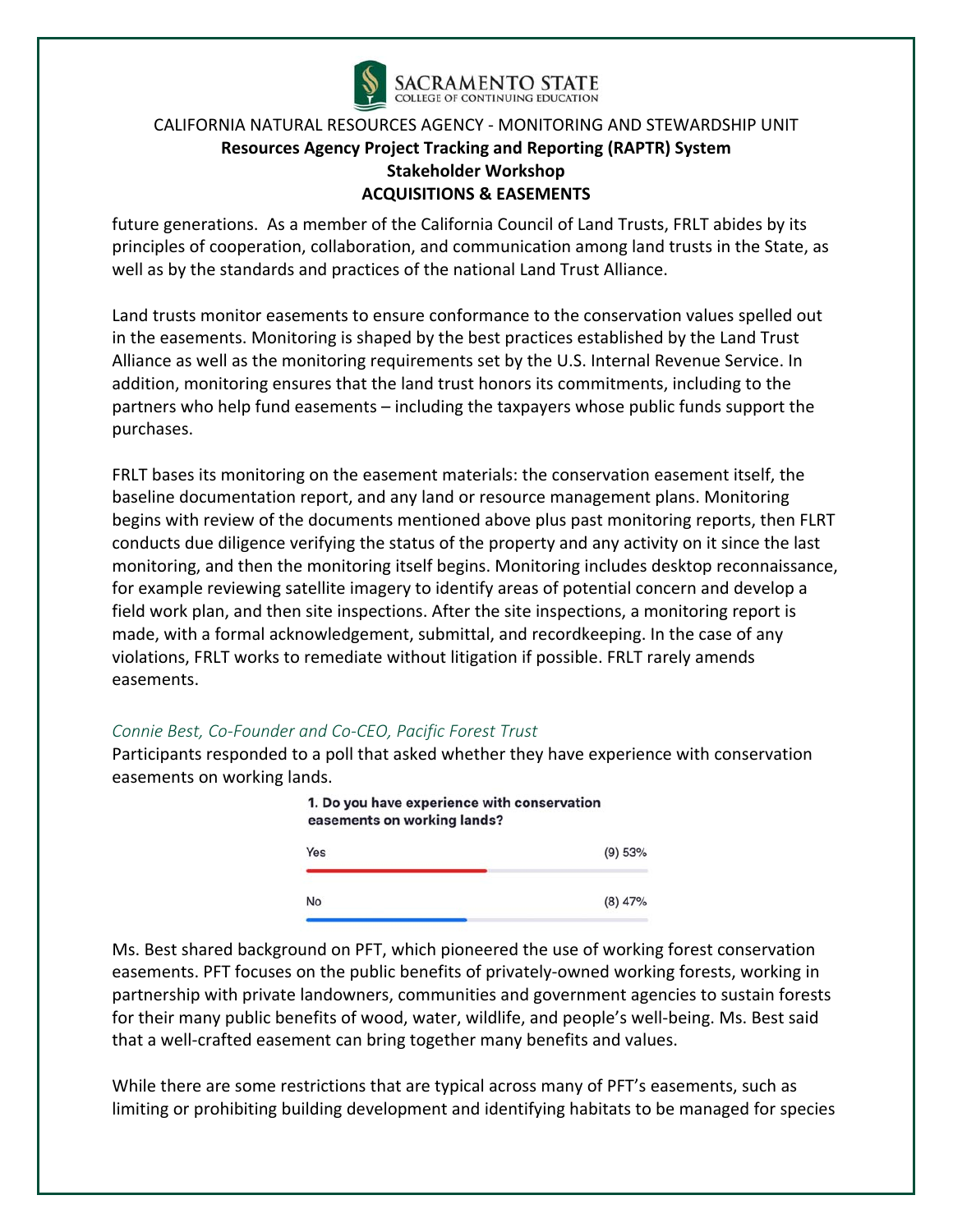

needs, each easement is site‐specific. Because each easement is different, monitoring likewise varies. Monitoring focuses on compliance with easement restrictions, and generally includes site visits at least annually – more often when forest management is planned – as well as annual visits with landowners. PFT monitoring is data‐driven and geo‐referenced and includes not only timber harvest but also the changing composition of a forest over time progressing toward forest goals.

Ms. Best emphasized that easements are an ongoing public‐private partnership and monitoring is cooperative. Frequent communication is critical and taking a planning-focused approach allows miscommunications to be identified early, before any action on the ground. PFT easements also include strong language related to remedies and having State participation creates a backstop for enforcement.

Ms. Best identified some key data that RAPTR could track to support acquisition and easement projects: location, acres protected, ownership, changes in grantor or grantee, resources conserved, public access, monitoring information and compliance, and documents such as the easement, baseline, monitoring plans, and amendments. Ms. Best said that although consistent monitoring requires a lot of work, the benefits are immense: by better tracking acquisitions and their accomplishments, the State will be able to share compelling success stories that demonstrate the value and return on investment of the funding the people of California provide. Ms. Best emphasized that the grantees are key partners in supporting robust monitoring.

#### Guiding Principles and Screening Criteria

#### *Elea Becker Lowe, Environmental Scientist, MSU*

Ms. Becker Lowe reviewed the process through which MSU staff and workshop participants will identify indicators and metrics for inclusion in RAPTR. During the kickoff, participants helped identify important management questions that data in RAPTR should help staff answer, as discussed during the earlier presentation by Mr. Juarros. Key management questions address goals and objectives defined at the bond, agency, and/or project level. The stakeholder workshops will focus on the indicators and metrics that can be used to answer the management questions. Indicators help focus the management questions into categories of information that could be collected, and metrics are specific measurements that can be taken of attributes within those categories.

While there are many potential indicators and metrics to address the management questions, the RAPTR system will focus in on a small set of key metrics that can be collected consistently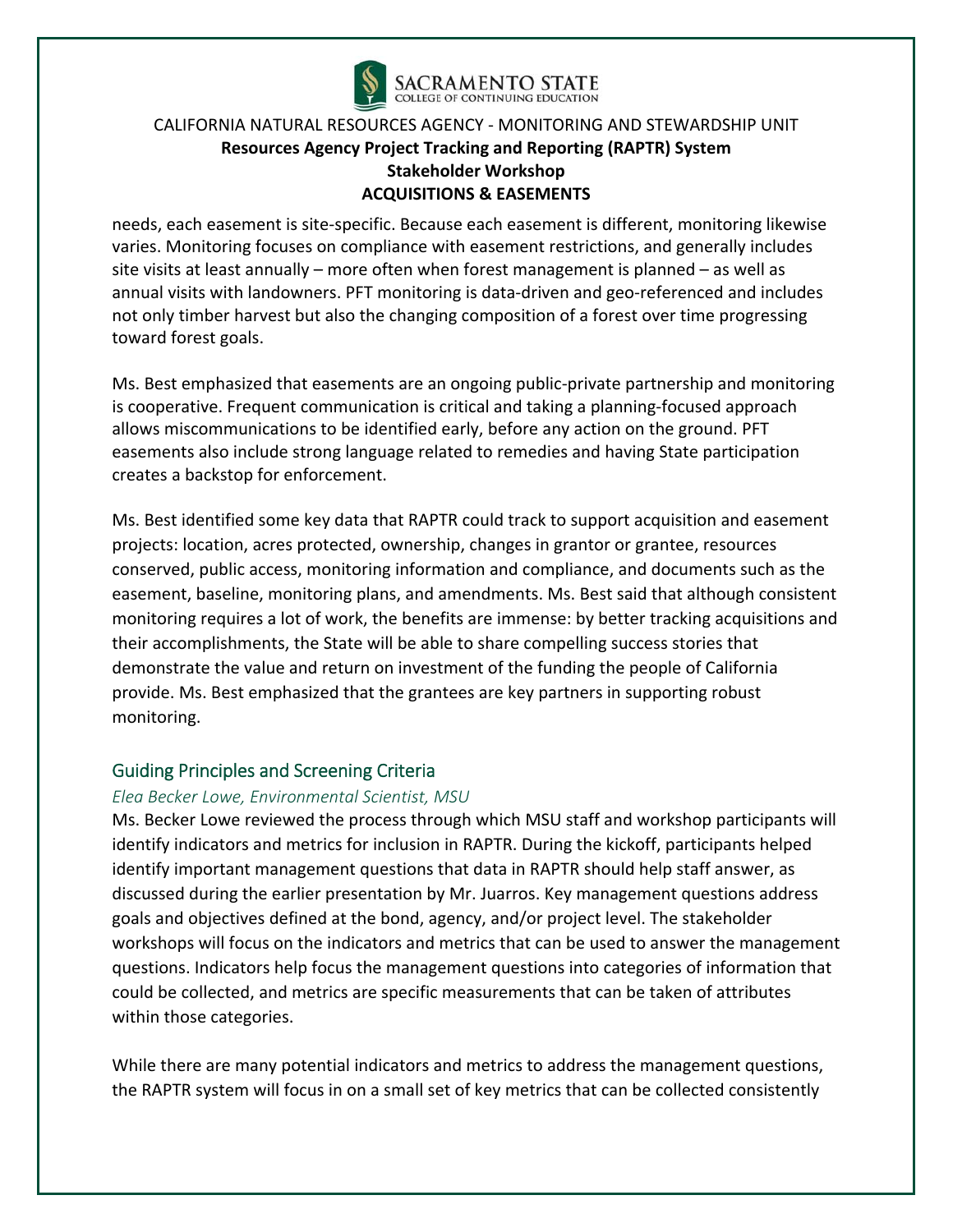

across projects and over time. To determine which metrics will be included, potential metrics will be evaluated based on a set of screening criteria. The first pass, which is the focus of the workshop breakout sessions, focuses on the "SMART" criteria: specific, measurable, achievable, representative, and time‐bound/time‐specific. An important additional criterion is whether the metric is "RAPTR ready" – that is, which metrics that meet the SMART criteria can be most easily added to the system. This criterion considers whether the metric is already captured in an existing repository, there are established processes in place for collecting this metric, or it could be easily added to an existing data collection process.

In addition to the first screening process based on the SMART‐R criteria, potential metrics will later be evaluated based on cost-effectiveness, machine readability, labor capacity, access to applicable technology, and availability of technical expertise.

# Breakout Discussions: Leveraging and Evaluating Indicators and Metrics

Attendees shared potential indicators and metrics and then evaluated these based on the SMART‐R criteria in a series of breakout discussions. The discussions focused on potential indicators and metrics related to three of the key management questions identified during the kickoff, as Mr. Juarros reviewed during his presentation:

- **Benefits/Climate Benefits**: Are there climate benefits ‐ GHG emissions reductions or increased carbon sequestration?
- **Land Management/Compliance**: Is the acquisition being managed in accordance with the land uses permitted? (i.e. ag, habitat, residential, and whether nonpermitted uses are occurring)
- **Access**: If acquired for public access, is it still accessible to public?

There were three breakout sessions, such that every group of participants had a chance to discuss each of the three management questions. One or two MSU staff facilitated and tracked the discussion for each management question. For each management question, participants addressed the following:

- 1. What are potential indicators/metrics that can be used to help address the questions?
- 2. Where can this information be found? (For example, documents, tools, etc.)
- 3. What can we learn from an initial SMART analysis about the appropriateness of incorporating these indicators/metrics into the RAPTR system?
- 4. Which indicators/metrics show the most promise in responding to the management questions and being included in the RAPTR system?

Breakout templates were used by the three groups, to help track their suggested indicators, metrics, and SMART analysis results. See Appendix for the tables as completed based upon breakout participant input.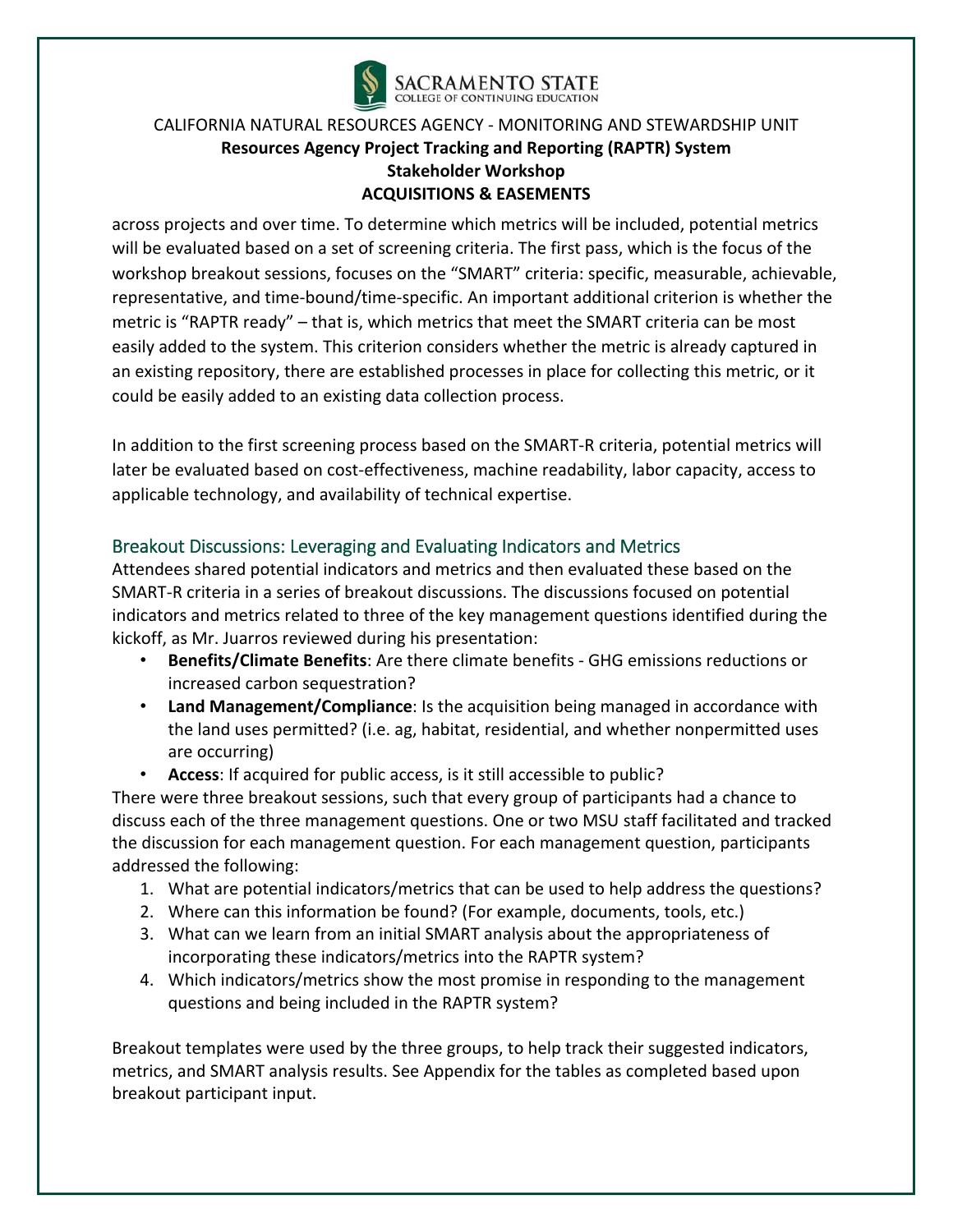

## Report Out and Plenary Discussion

MSU staff shared indicators and metrics discussed in the breakout sessions they facilitated.

#### *Climate Benefits*

Key climate benefit indicators discussed include reduction in greenhouse gas emissions and/or increase in greenhouse gas sequestration, fire risk, flood risk, and water quality. Many of the core metrics related to emissions have well‐established monitoring methods, though whether these can be readily carried out at the project level still needs to be determined. Participants also highlighted that changes in human behavior are also important to consider and additional follow‐up is needed to establish robust metrics.

Work is currently being done by other State agencies to quantify fire risk, but this indicator does not yet have timely, RAPTR‐ready metrics. There are various flood risk models already in use that could be used as metrics within RAPTR. While these generally meet the SMART criteria, in order to be considered RAPTR‐ready, additional work needs to be done to determine which model best suits the acquisitions and easements‐related management questions.

Water quality-related metrics include amount of preserved riparian lands and egress of population centers out of high flood‐ and fire‐risk areas.

Mr. Falter noted that in many cases climate benefit monitoring may need to focus on tracking implementation of best management practices rather than their impacts on the variables of interest. For example, much of the monitoring related to carbon sequestration focuses on whether sequestration activities were conducted, rather than measuring the content of the soil itself.

Key indicators and metrics identified in the breakout discussion are summarized in the table below. For complete analysis notes, please review the Breakout Template for Question 1 in the Appendix.

**MANAGEMENT QUESTION 1 (MULTI‐BENEFITS): ARE THERE CLIMATE‐RELATED BENEFITS ASSOCIATED WITH THE ACQUISITION/EASEMENT?**

Indicator 1 – Reduction in GHG emissions and/or increased GHG sequestration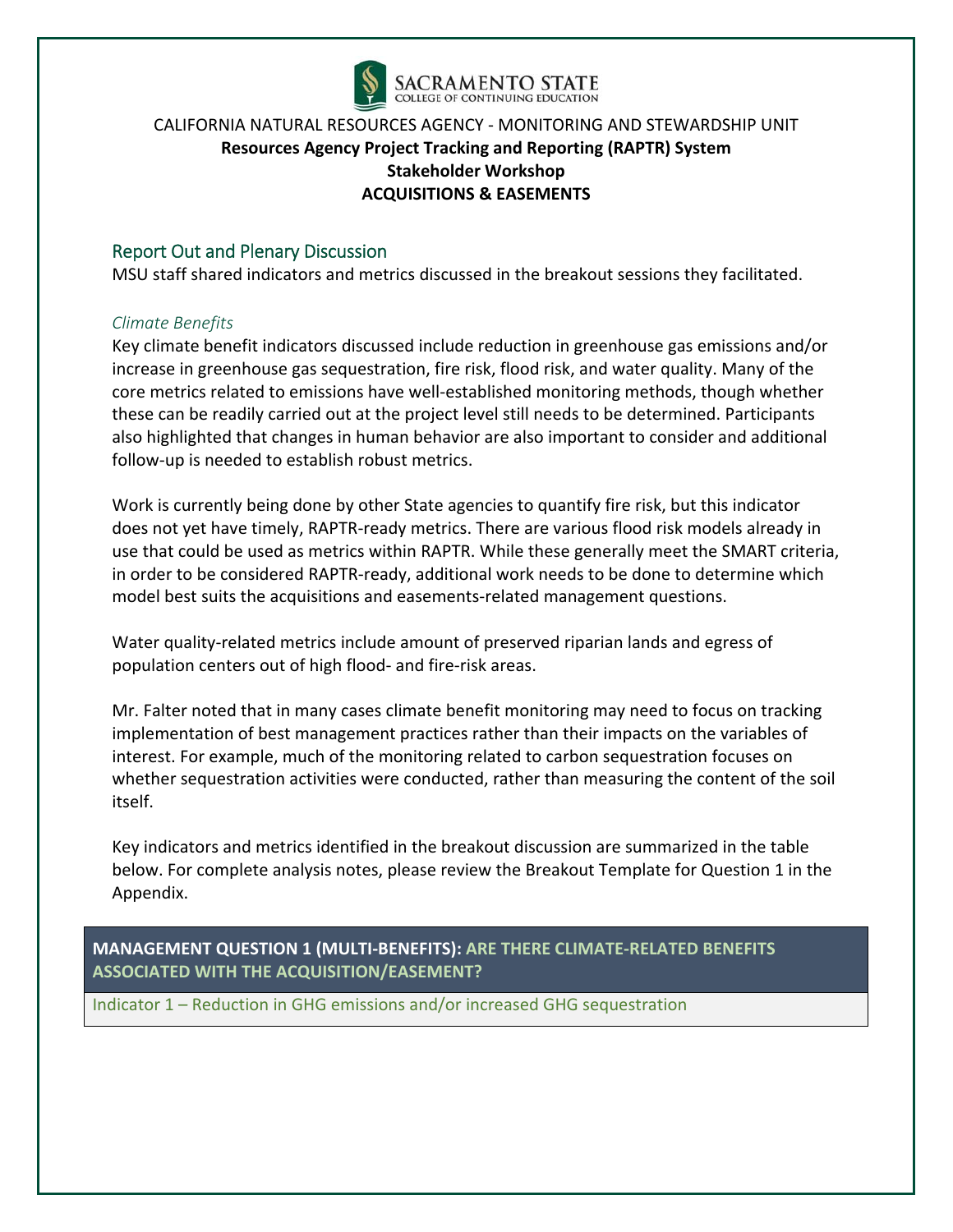

#### **Resources Agency Project Tracking and Reporting (RAPTR) System**

**Stakeholder Workshop** 

**ACQUISITIONS & EASEMENTS** 

| <b>Metric</b>                                                                                      | <b>Recommendations</b><br>YES (Go with it)<br><b>MAYBE</b> (More research)<br><b>NO (Not for RAPTR)</b> |
|----------------------------------------------------------------------------------------------------|---------------------------------------------------------------------------------------------------------|
| <b>Land Cover Type</b>                                                                             | Yes                                                                                                     |
| Biomass Density $\rightarrow$ partly derived from Land Cover data                                  | Maybe                                                                                                   |
| VMT $\rightarrow$ derived from Land Cover data                                                     | Yes                                                                                                     |
| Active reduction in GHG emissions through BMPs(?)                                                  | Maybe                                                                                                   |
| <b>Indicator 2: Reduction in Fire Risk</b>                                                         |                                                                                                         |
| <b>Metric</b>                                                                                      | <b>Recommendations</b>                                                                                  |
| Fire 'Threat' Level $\rightarrow$ Land Cover could provide data as input (p, biomass)              | Maybe                                                                                                   |
| Value of property at risk (\$)                                                                     | Maybe                                                                                                   |
| <b>Indicator 3: Reduction in Flood Risk</b>                                                        |                                                                                                         |
| <b>Metric</b>                                                                                      | <b>Recommendations</b>                                                                                  |
| Flood risk - max natural flood stage level PDF, probabilities of structural<br>failures $(p, \xi)$ | Yes                                                                                                     |
| Observed Property Damage (\$)                                                                      | Yes                                                                                                     |
| Maximum stage elevation (m)                                                                        | Yes                                                                                                     |
| Volume diverted water (m3)                                                                         | Maybe                                                                                                   |
| Population affected by given flood event (persons)                                                 | Yes                                                                                                     |
| Acres of developed land removed from flood plain (acres) -> see land cover                         | Yes                                                                                                     |
| Conversion of land to designated flood plain (acres)                                               | Yes                                                                                                     |
| <b>Indicator 4: Improve Water Quality</b>                                                          |                                                                                                         |
| <b>Metric</b>                                                                                      | <b>Recommendations</b>                                                                                  |
| Acres of preserved riparian/aquatic habitat (acres)                                                | Maybe                                                                                                   |
| Indicator 5: Egress of population centers in high-risk areas                                       |                                                                                                         |
| <b>Metric</b>                                                                                      | <b>Recommendations</b>                                                                                  |
| <b>Population density</b>                                                                          | Yes                                                                                                     |

#### *Land Management/Compliance*

Key indicators and metrics related to land management and compliance discussed during the breakouts include:

- Change to the size of a development envelope, as compared with the conservation easement and legal description
- Size, number, and type of structure within the development envelope
- Presence of trespassing, as reported by landowners as well as based on photographic evidence and through ground‐truthing
- Type and coverage of cover crops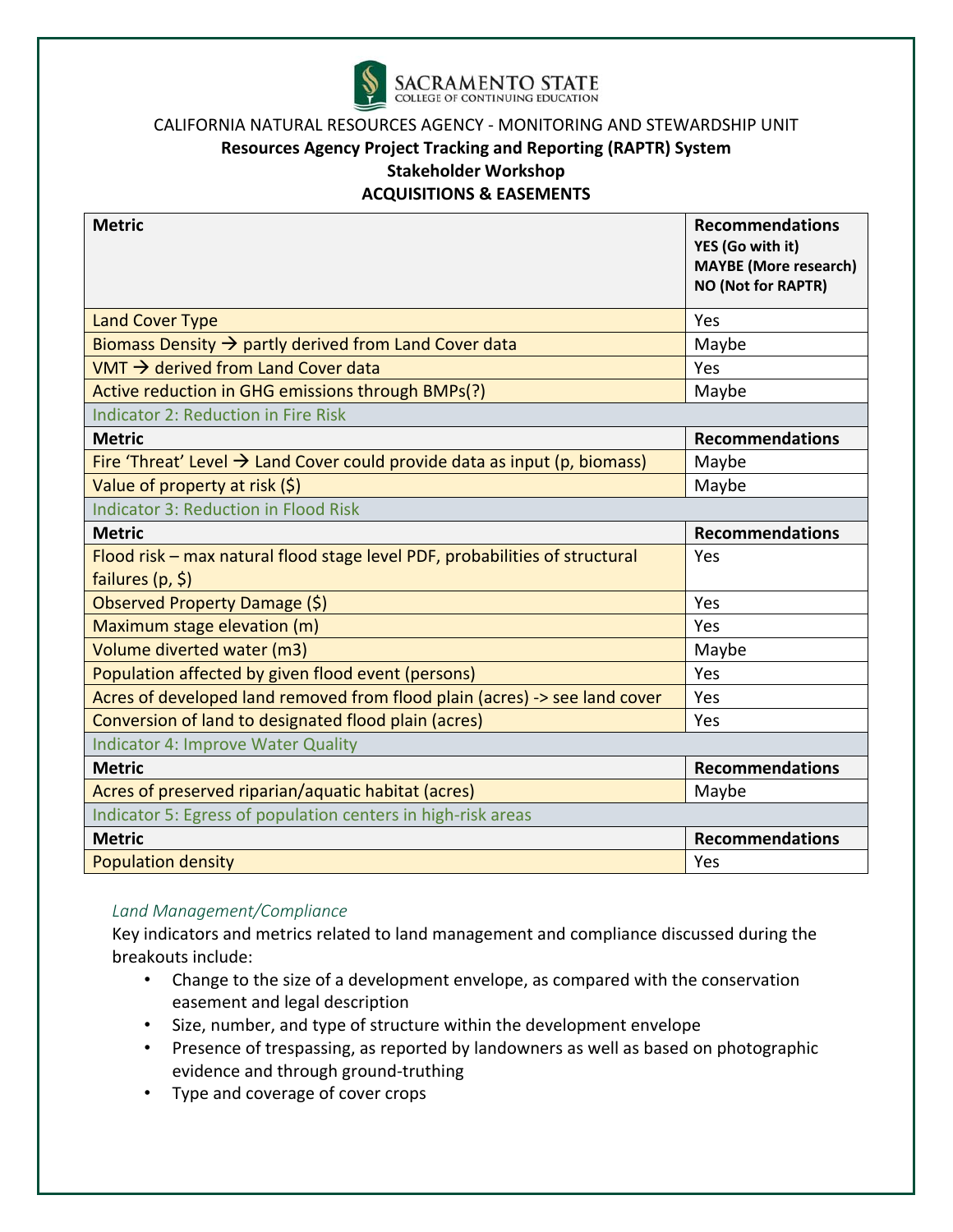

- Transfer of rights, including right of way, for example for power lines, and water rights
- Surveys related to hunting, angling, and boating
- Co-benefits of irrigated cropland, such as riparian corridors
- Recreational uses, both commercial and otherwise
- Mining, which can be determined through aerial monitoring as well as databases of active mines
- Bush removal for fuel reduction and protection of water basins

Mr. Juarros noted that many of the compliance indicators and metrics were specific to particular land use categories. However, a number of those indicators were relevant across the board, including multi‐benefits of coverage, types of cover crops, application of compost to soils to support diversion from landfills as well as increased soil carbon content, and obvious misuse of easements such as development beyond the limits set out in the easement.

Key indicators and metrics identified in the breakout discussion are summarized in the table below. For complete analysis notes, please review the Breakout Template for Question 2 in the Appendix.

# **MANAGEMENT QUESTION 2 (LAND MANAGEMENT ‐ PERMITTED): WHAT ARE THE PERMITTED (LEGALLY ALLOWABLE) USES OF THE LAND?**

| Indicator 1 – observed land uses (residential) |                                                                                                         |  |  |  |  |  |
|------------------------------------------------|---------------------------------------------------------------------------------------------------------|--|--|--|--|--|
| <b>Metric</b>                                  | <b>Recommendations</b><br>YES (Go with it)<br><b>MAYBE</b> (More research)<br><b>NO (Not for RAPTR)</b> |  |  |  |  |  |
| Development (not green)                        | Yes                                                                                                     |  |  |  |  |  |
| Changes Size of development envelope           |                                                                                                         |  |  |  |  |  |
| Size, # or type of structure in the envelope   |                                                                                                         |  |  |  |  |  |
| Presence of trespass, marijuana                |                                                                                                         |  |  |  |  |  |
| Indicator 2: observed land uses (agricultural) |                                                                                                         |  |  |  |  |  |
| <b>Metric</b>                                  | <b>Recommendations</b>                                                                                  |  |  |  |  |  |
| <b>Cattle grazing</b>                          | Yes                                                                                                     |  |  |  |  |  |
| Irrigated crop land                            |                                                                                                         |  |  |  |  |  |
| <b>Protection of co-benefits</b>               |                                                                                                         |  |  |  |  |  |
| Crop cover type                                |                                                                                                         |  |  |  |  |  |
| Cover crop type                                |                                                                                                         |  |  |  |  |  |
| Crop coverage                                  |                                                                                                         |  |  |  |  |  |
| Soil health                                    |                                                                                                         |  |  |  |  |  |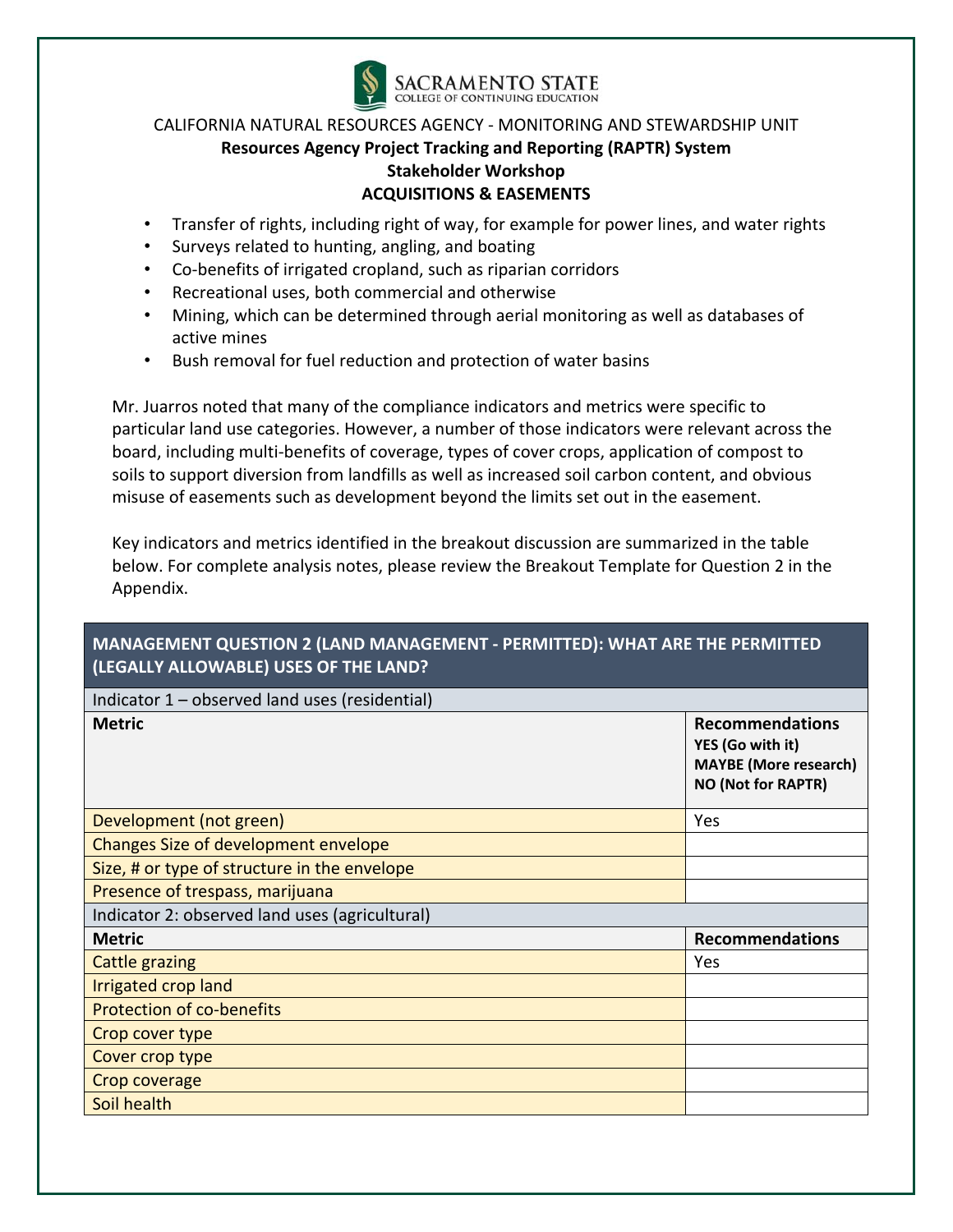

# **Resources Agency Project Tracking and Reporting (RAPTR) System**

**Stakeholder Workshop** 

**ACQUISITIONS & EASEMENTS** 

| Indicator 3: observed land uses (commercial)                           |                        |
|------------------------------------------------------------------------|------------------------|
| <b>Metric</b>                                                          | <b>Recommendations</b> |
| <b>Commercial recreation</b>                                           |                        |
| <b>Tree Harvest</b>                                                    | Yes                    |
| Power lines selling row for kv line through the property 100-150' wide |                        |
| Seismic stations                                                       |                        |
| <b>Wind farms (turbine)</b>                                            |                        |
| <b>Compost Application</b>                                             |                        |
| Increased rotation period                                              |                        |
| <b>Fuel reduction</b>                                                  |                        |
| <b>Pest infestation</b>                                                |                        |
| Indicator 4: observed land uses (Industrial)                           |                        |
| <b>Metric</b>                                                          | <b>Recommendations</b> |
| <b>Mining activities</b>                                               |                        |
| Indicator 5: observed land uses (Recreational)                         |                        |
| <b>Metric</b>                                                          | <b>Recommendations</b> |
| Linear feet of trail                                                   | Yes                    |
| <b>Erosion</b>                                                         |                        |
| Hunting / Angling                                                      | Yes                    |
| Hiking/boating                                                         |                        |
| <b>Trail use</b>                                                       | Yes                    |
| <b>Visitor information</b>                                             |                        |
| <b>People Fishing</b>                                                  |                        |
| Indicator 6: Restoration area                                          |                        |
| <b>Metric</b>                                                          | <b>Recommendations</b> |
| <b>Fisheries</b>                                                       |                        |
| <b>Water quality</b>                                                   |                        |
| <b>Brush removal (acreage)</b>                                         |                        |
| Indicator 7: observed land uses (water)                                |                        |
| <b>Metric</b>                                                          | <b>Recommendations</b> |
| <b>Transfer of water rights</b>                                        |                        |

#### *Access*

Ms. Becker Lowe said that there is a need for both greater understanding of how programs currently monitor access and follow up discussion on the potential metrics. She noted that the next workshop will focus on access and recreation. Six indicator categories were identified for the access‐related management question, with some potential metrics for each: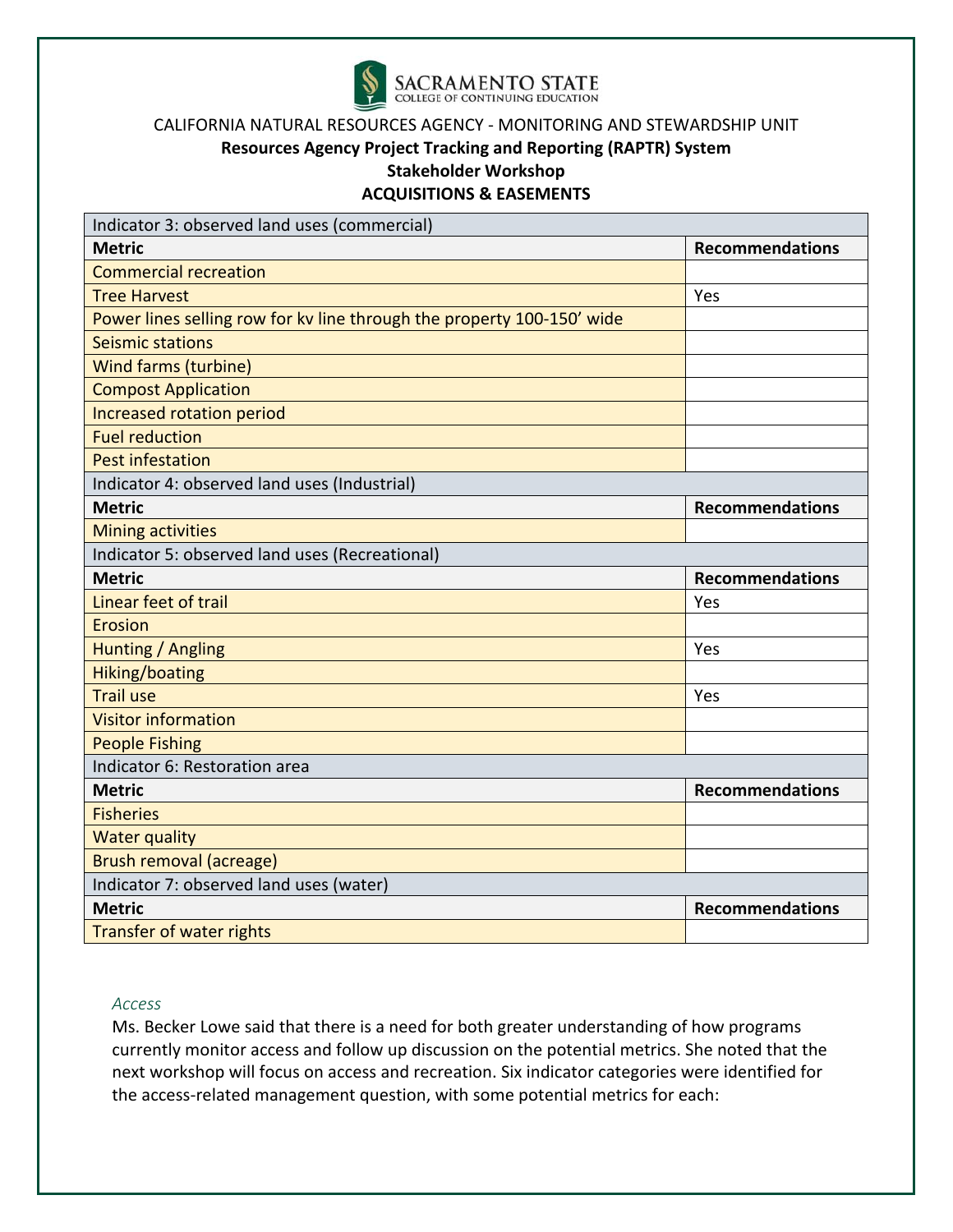

- Barriers to access: locked gates, legal restrictions, safety hazards
- Information sharing and public awareness: signage depicting hours, information available online, communication of any safety issues
- Infrastructure for public access: presence of gates and roads
- Violations: trespassing, presence of garbage or debris
- Usage of the easement for recreation: number of visitors
- Impacts of public access on adjacent landowners: illegal recreation on lands that do not allow public access

Participants discussed how programs manage and track projects over their tenure, including duration and frequency of monitoring and who should be responsible for conducting site visits. Participants additionally discussed the impact of the COVID‐19 pandemic for tracking access issues and conducting necessary enforcement.

Ms. Ford noted that another important access issue is the ability of emergency personnel to access an area during emergencies such as fires or floods.

Key indicators and metrics identified in the breakout discussion are summarized in the table below. For complete analysis notes, please review the Breakout Template for Question 3 in the Appendix.

## **MANAGEMENT QUESTION 3 (USERS): IF ACQUIRED FOR PUBLIC ACCESS, DOES THE PUBLIC STILL HAVE ACCESS?**

FOCUS: Due to the upcoming Access & Recreation workshop in September, this question should FOCUS on the legal aspects. Does the deed or other legal documentation allow for legal public access and has that been provided.

| Indicator 1 - Barriers                                   |                                                                                                         |  |
|----------------------------------------------------------|---------------------------------------------------------------------------------------------------------|--|
| <b>Metric</b>                                            | <b>Recommendations YES</b><br>(Go with it)<br><b>MAYBE</b> (More research)<br><b>NO (Not for RAPTR)</b> |  |
| Locked Gates to property                                 | Yes                                                                                                     |  |
| Safety Hazard (natural or man-made) that prevents access | Maybe                                                                                                   |  |
| Legal Restriction that impede public access              | Maybe                                                                                                   |  |
| Indicator 2: Signage & Awareness of Public               |                                                                                                         |  |
| <b>Metric</b>                                            | <b>Recommendations</b>                                                                                  |  |
| Posted signs for hours and access                        |                                                                                                         |  |
| <b>Information online</b>                                |                                                                                                         |  |
| Posted safety signs                                      |                                                                                                         |  |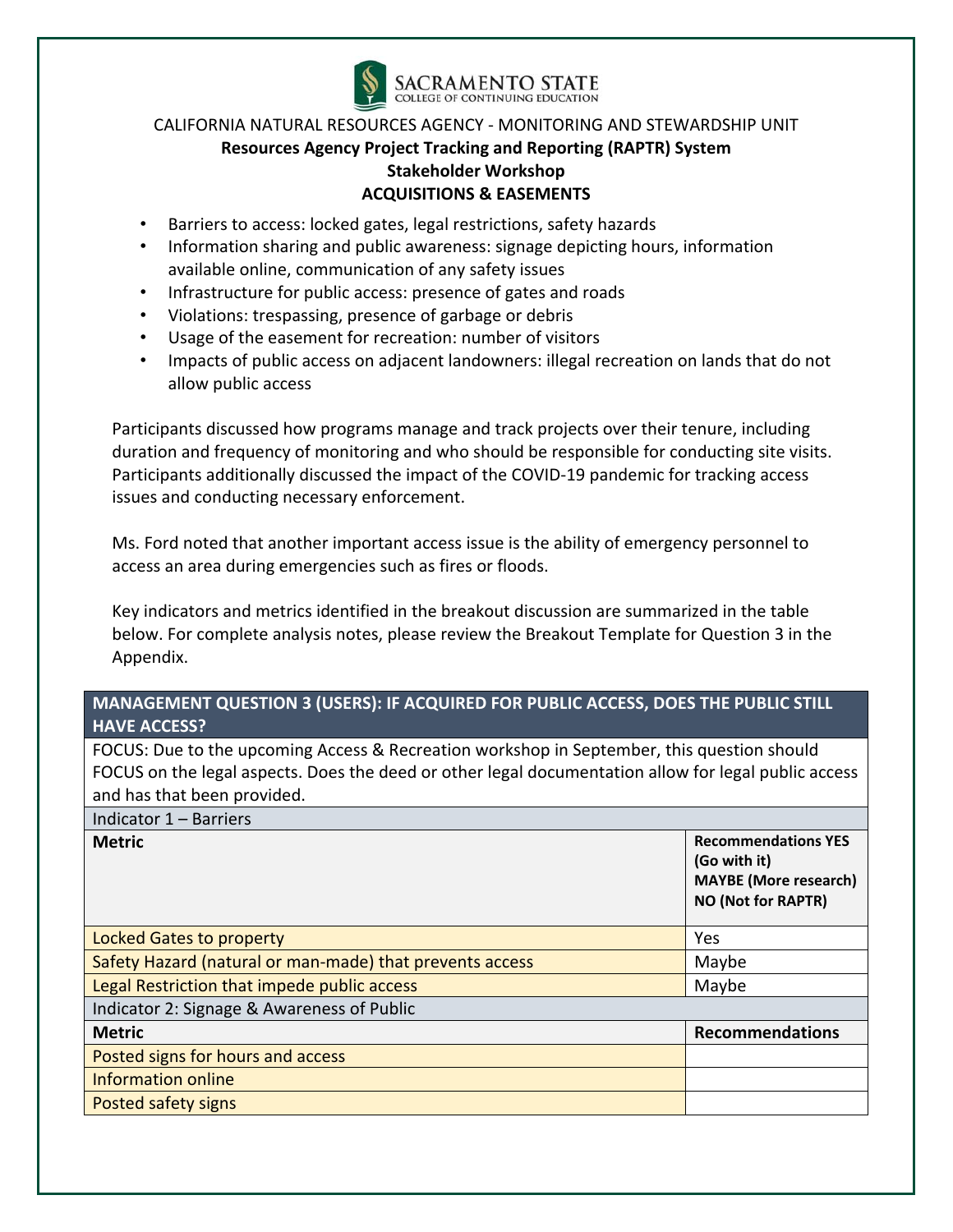

# **Resources Agency Project Tracking and Reporting (RAPTR) System**

**Stakeholder Workshop** 

#### **ACQUISITIONS & EASEMENTS**

| <b>Usage by Public for transport</b>                         |                        |  |  |  |  |  |  |  |
|--------------------------------------------------------------|------------------------|--|--|--|--|--|--|--|
| Indicator 3: Presence of Infrastructure for public access    |                        |  |  |  |  |  |  |  |
| <b>Metric</b>                                                | <b>Recommendations</b> |  |  |  |  |  |  |  |
| Presence of gating                                           |                        |  |  |  |  |  |  |  |
| Presence of signage                                          |                        |  |  |  |  |  |  |  |
| <b>Presence of roads</b>                                     |                        |  |  |  |  |  |  |  |
| Indicator 4: Violations of restricted access                 |                        |  |  |  |  |  |  |  |
| <b>Metric</b>                                                | <b>Recommendations</b> |  |  |  |  |  |  |  |
| Presence of garbage                                          |                        |  |  |  |  |  |  |  |
| <b>Reports of trespassing</b>                                |                        |  |  |  |  |  |  |  |
| Indicator 5: Usage of Easement for Recreation                |                        |  |  |  |  |  |  |  |
| <b>Metric</b>                                                | <b>Recommendations</b> |  |  |  |  |  |  |  |
| Number of visitors to property                               | Maybe; depends on      |  |  |  |  |  |  |  |
|                                                              | exact method           |  |  |  |  |  |  |  |
| Indicator 6: Impacts of Public Access on Adjacent Landowners |                        |  |  |  |  |  |  |  |
| <b>Metric</b>                                                | <b>Recommendations</b> |  |  |  |  |  |  |  |
| Presence of unauthorized trails in adjacent land             |                        |  |  |  |  |  |  |  |
| Reports of trespassing in adjacent land                      |                        |  |  |  |  |  |  |  |

#### *Discussion*

Ms. Kalman asked which of the metrics that were discussed in the small group discussions were identified as relevant as well as RAPTR‐ready. Ms. Ford said that some of the climate benefits metrics are straightforward and are already being collected. Additional review, however, is needed to determine whether such information is collected at the scale of each project. She said that a key consideration for those metrics that have straightforward measures is the level of certainty and rigor with which it will answer the management questions.

A participant noted that some parks close during high‐fire danger "red flag warnings", which is related to both access issues and reduction of fire risk.

Mr. Juarros said that presence, size, and type of structure is easily tracked and was brought up as an important metric many times during the discussion.

Ms. Kalman asked whether any of the metrics discussed, which may not be feasible to track at this time, might be important to consider in the future. Mr. Falter identified project‐level models that use land use change and implementation of management practices into greenhouse gas effects as potential future opportunities. A participant expressed agreement with the importance of these measures, saying that it is a readily quantifiable co-benefit that will continue to be very important to the State. Mr. Juarros said that best management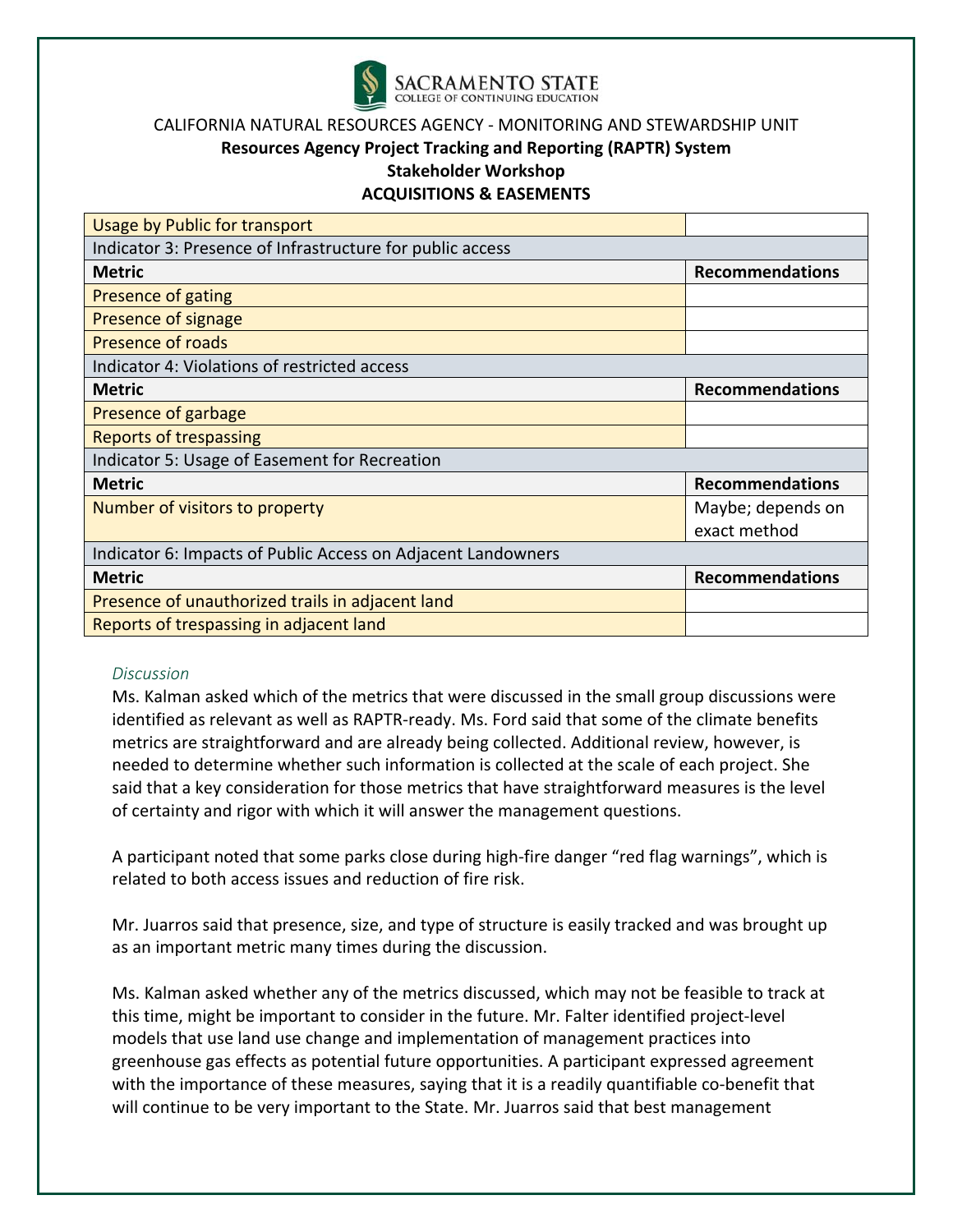

practices related to co‐benefits are very important, despite not being the acquisition's primary purpose.

A participant expressed concern about staffing capacity to carry out additional monitoring that would be necessitated by the RAPTR system, especially given that some departments and projects are already at the limit of their capacity with existing monitoring processes. The participant noted that they had shared the tools they currently use for monitoring and encouraged MSU to review those and use them as a starting point for RAPTR.

## MSU Response:

MSU staff acknowledged the need to balance making RAPTR a valuable tool without significantly impacting capacity. The goal is for RAPTR to track only a few metrics for each of the management questions, such that workload increases are minor yet information is more readily accessible to understand the benefits accrued by the State's investments. They emphasized the focus on including metrics in RAPTR that are already being collected, as well as the plan that once RAPTR is developed it will be implemented only moving forward and not retroactively. MSU staff affirmed that they would review the information shared by participants and build on existing monitoring efforts.

A participant noted that in the context of implementation of Senate Bill 1386, which requires that all State agencies consider carbon sequestration when revising or adopting policies, procedures, and expenditures, programs may already be identifying and using metrics related to carbon sequestration.

Participants responded to a poll about the relevance of RAPTR to their work.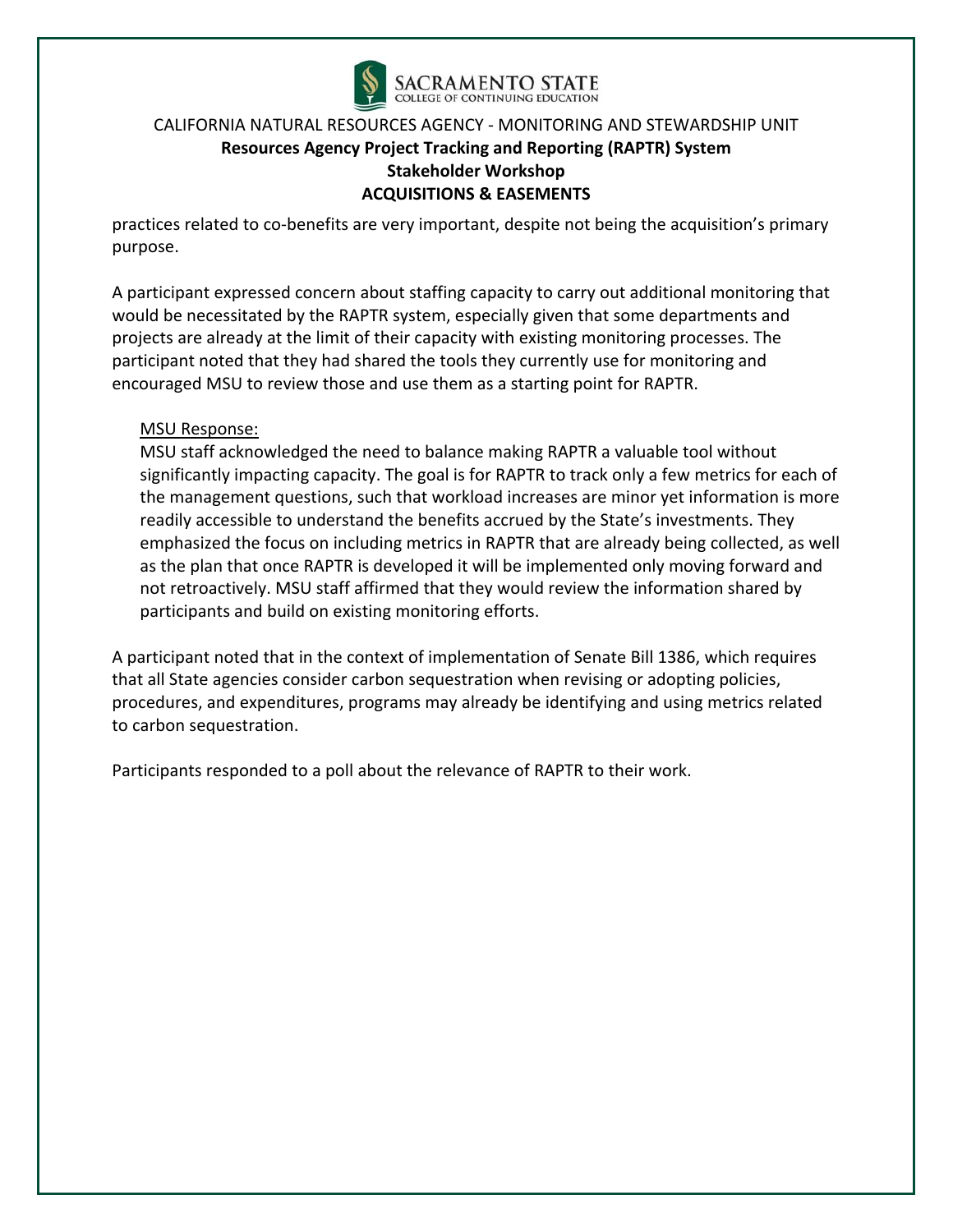

1. How do you think RAPTR could help you with your job? (Check all that apply) (Multiple Choice)

| Choosing better projects to fund              | $(4/12)$ 33%  |
|-----------------------------------------------|---------------|
| Accessing data and information                | $(11/12)$ 92% |
| Collaborating across agencies                 | (10/12) 83%   |
| Evaluating the effectiveness of your projects | $(9/12)$ 75%  |
| Evaluating the effectiveness of your program  | $(6/12)$ 50%  |
| Other (please specify in the chat box)        | (0/12) 0%     |

## Wrap Up and Next Steps

Ms. Ford thanked participants for joining the workshop and providing their input. She reviewed the timeline for the remaining workshops in this series from now through summer 2021, to be followed by a culmination event. The next workshop theme is Access and Recreation, followed by Aquatic Habitat, Terrestrial Habitat, and then Capital Infrastructure and Green Infrastructure.

There may be opportunities to participate in working groups following the workshop to dig deeper into indicators and metrics that need additional consideration. MSU created an online message board to encourage stakeholder engagement on the different workshop themes. The Acquisitions and Easements workshop message board is currently available and additional message boards will be made available for each theme as the respective workshops approach. Participants were invited to engage via any of these channels, in addition to directly reaching out to MSU staff via email or phone.

The RAPTR system is anticipated to begin to be built in September 2020 and will likely take 12‐ 14 months to develop. The tool will likely be released in phases, as modules that relate to grant lifecycles are completed and ready to be tested.

Participants were then asked to share feedback about the meeting; responses are summarized below.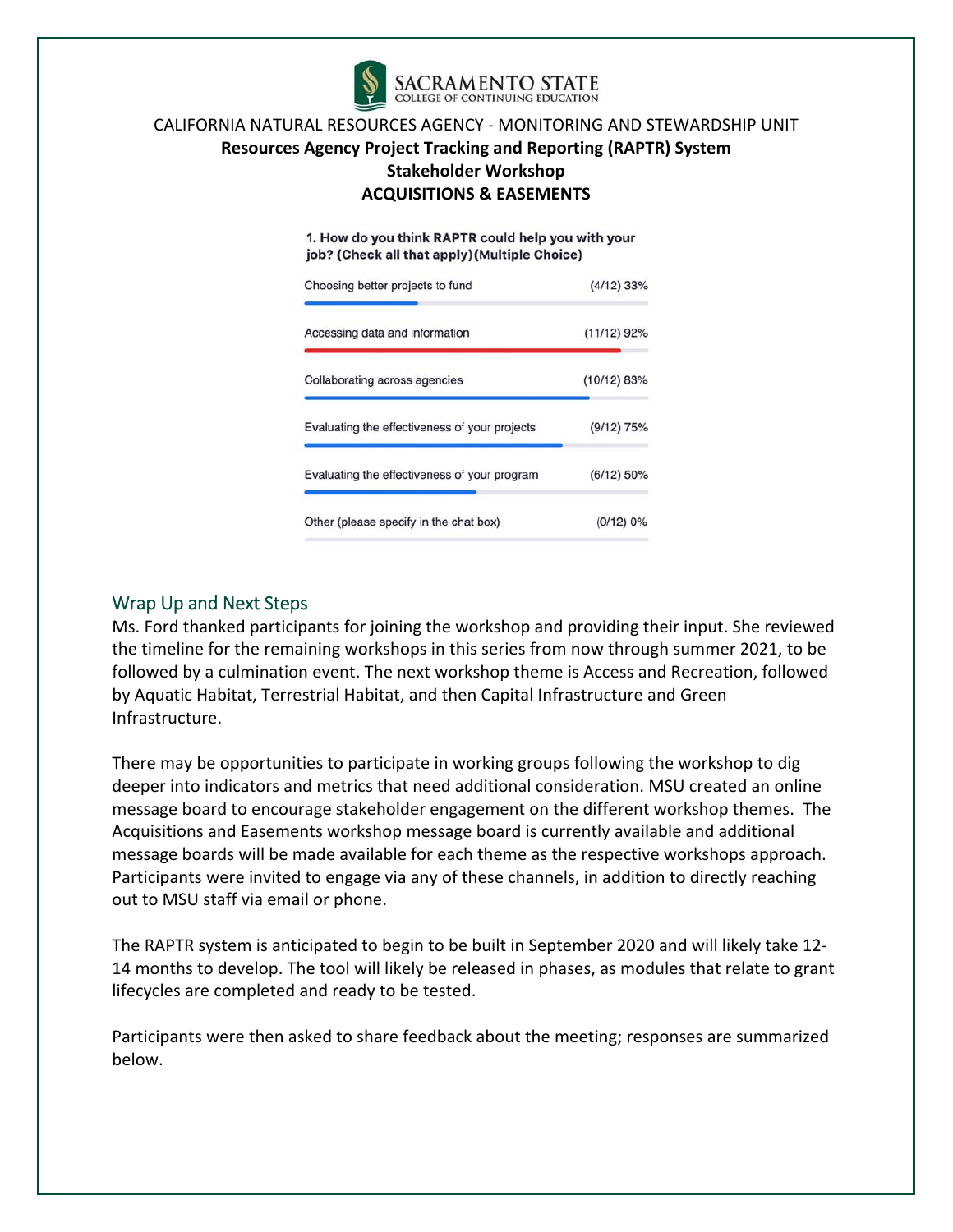

1. Did the breakouts serve as a good opportunity to provide input on RAPTR development?

| Yes                                                   | $(8)$ 100% |
|-------------------------------------------------------|------------|
| No (please explain in the chat)                       | $(0)$ 0%   |
| 2. How did the remote meeting format work<br>for you? |            |
| Too many breaks                                       | (0) 0%     |
| <b>Sufficient breaks</b>                              | (7)88%     |
| Not enough breaks                                     | (1)13%     |

#### 3. Which of the agenda topics were relevant to your work? (Check all that apply) (Multiple Choice)

| <b>RAPTR</b> presentation | (7/8) 88%   |
|---------------------------|-------------|
| Panelist presentations    | $(5/8)$ 63% |
| <b>Breakout sessions</b>  | (8/8) 100%  |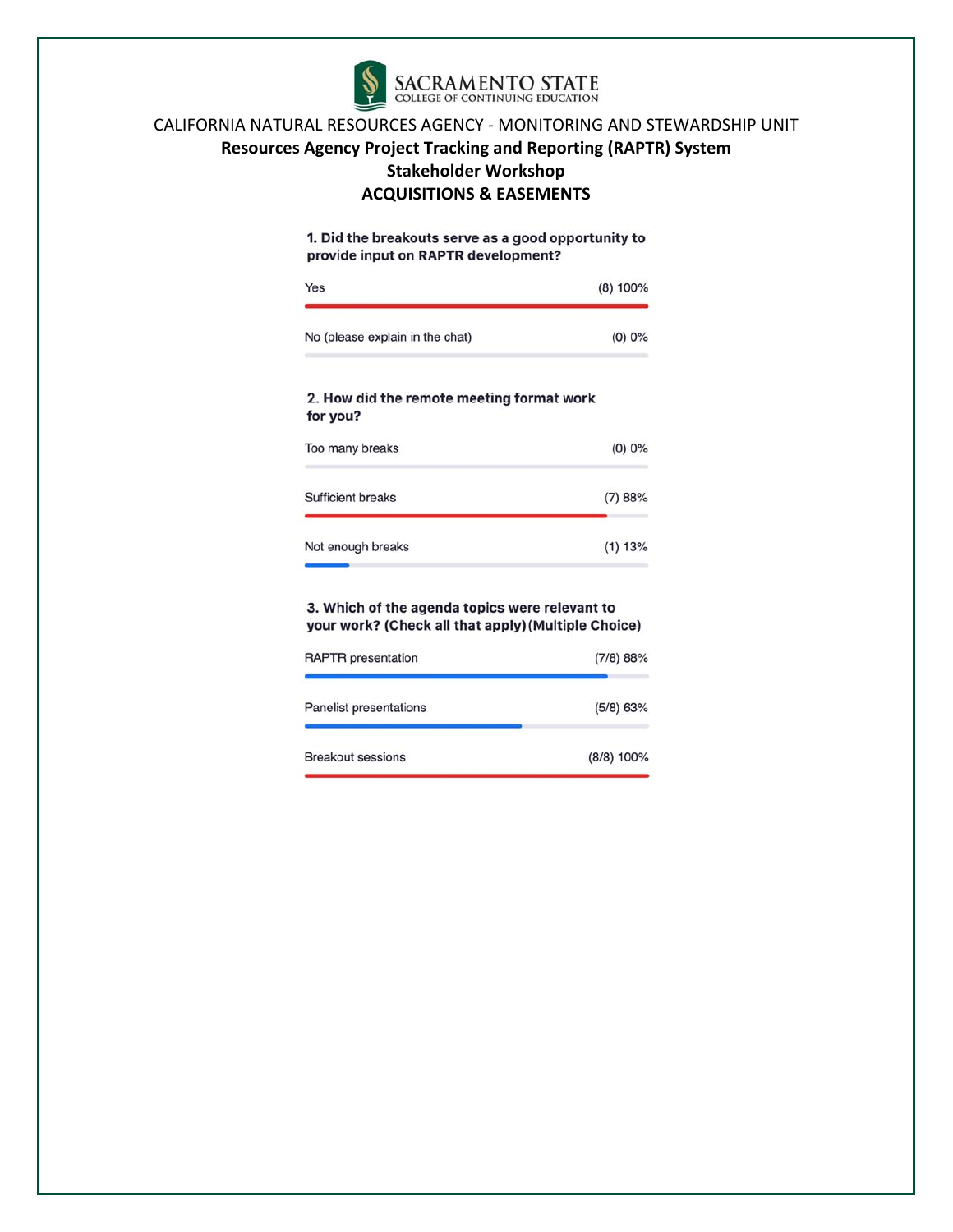

# Appendix: Breakout Templates

| MANAGEMENT QUESTION 1 (MULTI-BENEFITS): ARE THERE CLIMATE-RELATED BENEFITS ASSOCIATED WITH THE ACQUISITION/EASEMENT? |                                                                                                         |          |            |            |                |            |                |                                                                                                                                                                                                                                                                                                                                                                                                          |                                                                                                  |
|----------------------------------------------------------------------------------------------------------------------|---------------------------------------------------------------------------------------------------------|----------|------------|------------|----------------|------------|----------------|----------------------------------------------------------------------------------------------------------------------------------------------------------------------------------------------------------------------------------------------------------------------------------------------------------------------------------------------------------------------------------------------------------|--------------------------------------------------------------------------------------------------|
| Indicator 1 – Reduction in GHG emissions and/or increased GHG sequestration                                          |                                                                                                         |          |            |            |                |            |                |                                                                                                                                                                                                                                                                                                                                                                                                          |                                                                                                  |
| <b>Metric</b>                                                                                                        | <b>Information</b><br><b>Sources/Not Yet</b><br><b>Collected</b>                                        | Specific | Measurable | Achievable | Representative | Time-bound | Ready<br>RAPTR | <b>Notes</b>                                                                                                                                                                                                                                                                                                                                                                                             | <b>Recommendations</b><br>YES (Go with it)<br><b>MAYBE</b> (More research)<br>NO (Not for RAPTR) |
| <b>Land Cover Type</b>                                                                                               | Multi-/Hyperspectral<br>images, Surveys,<br>reports, etc                                                | Y        | Y          | Y          | Y              | Y          |                | Multiple sources of land cover data. Look at change<br>in distribution for indicator. Might not be relevant<br>under all circumstances.                                                                                                                                                                                                                                                                  | Yes                                                                                              |
| <b>Biomass Density</b><br>$\rightarrow$ partly derived<br>from Land Cover<br>data                                    | <b>LiDAR</b>                                                                                            | Y        | Υ          | Y          | Y              | N          | N              | Time - LiDAR surveys are not occurring on a set<br>schedule, and do not cover the full state each time.<br>Depends on cost and contract. Resulting data would<br>only be RAPTR Ready only if it has been converted to<br>a standard metric of areal biomass density.<br>Consider BMPs for biomass including separate<br>measurements/models of Soil Organic Carbon (SOC)<br>[not practical - see below]. | Maybe                                                                                            |
| $VMT \rightarrow$ derived<br>from Land Cover<br>data                                                                 | <b>CARB</b> methodologies<br>quantifying impacts to<br><b>GHG emissions based</b><br>on land-use change | Y        | Υ          | Y          | Υ              | Y          | Y              | Elimination of rights for future developments on<br>land reduces VMT to nearby population center.<br>Need to consider 'leakage factors' $\rightarrow$ GHGs aren't<br>eliminated through land use change but simply<br>move. Similar system used by SALC program.                                                                                                                                         | Yes                                                                                              |
| Active reduction in                                                                                                  | <b>CARB-CCI Methods,</b>                                                                                | N        | γ          | γ          |                |            | N              | Good subject for working group discussion.                                                                                                                                                                                                                                                                                                                                                               | Maybe                                                                                            |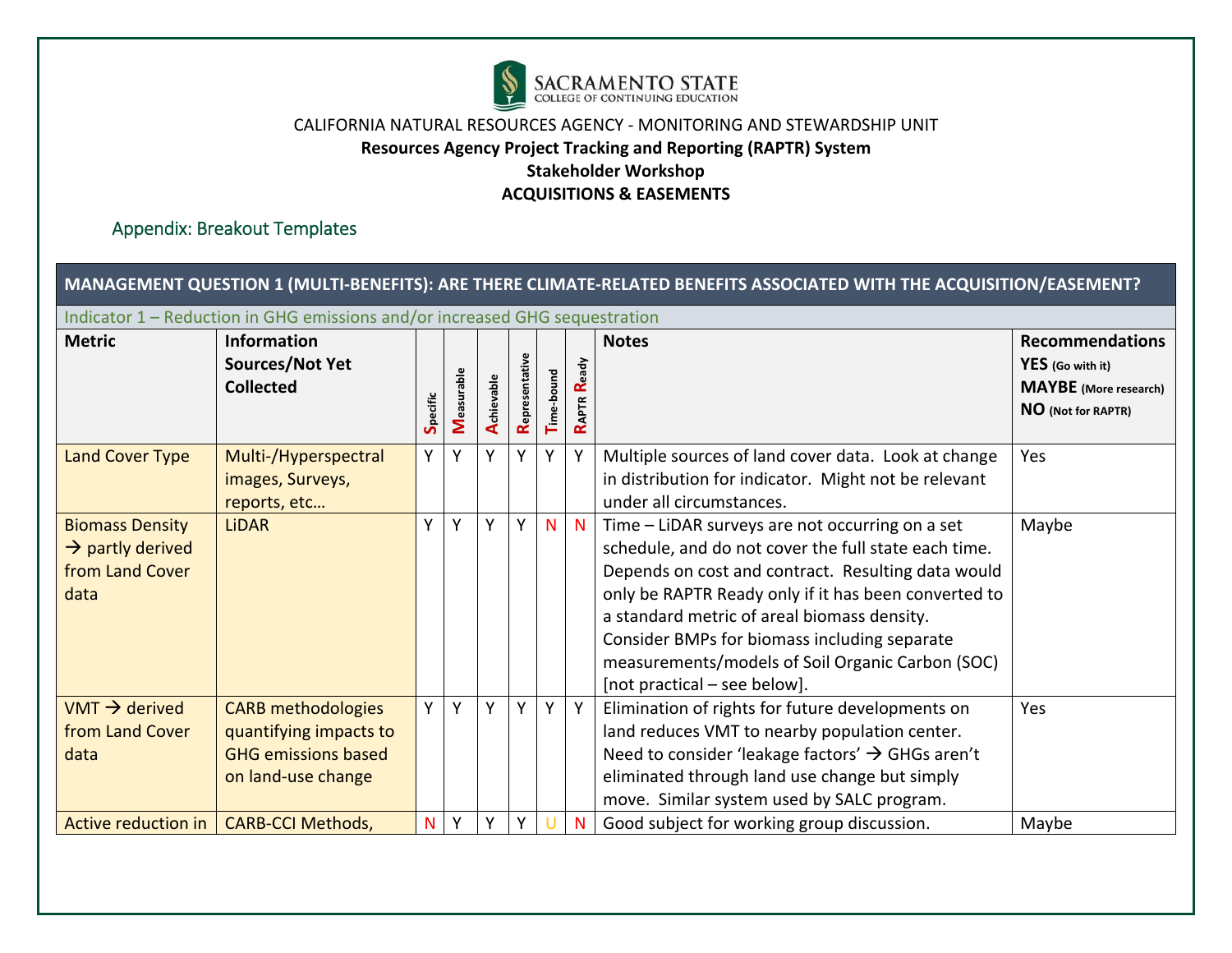

| <b>GHG emissions</b><br>through BMPs(?)<br><b>Indicator 2: Reduction in Fire Risk</b> |                               |    |   |   |   |        |                   | Examples: participation in carbon sequestration<br>markets (CCI methods derived from carbon market<br>methodologies or similar), increasing soil carbon<br>content on agricultural lands $\rightarrow$ check up whether<br>facilities actively following prescribed BMPs [from<br>USGS, USDA?, others?]; some measurements of SOC<br>but difficult and heterogenous so rely more on<br>indirect modeling. Resource Conservation Districts<br>starting to ramp up sequestration techniques and<br>monitor practice and derive change in SOC<br>indirectly. Check compliance against promised<br>climate-related BMPs. Application of compost to<br>increase SOC can be beneficial beyond just<br>agricultural lands. ** Also, see SB1386 which require<br>all state agencies, departments, boards, and<br>commissions to consider a reduction in GHGs when<br>revising, adopting, or establishing policies,<br>regulations, expenditures, or grant criteria relating<br>to the protection and management of natural and<br>working lands. |                        |
|---------------------------------------------------------------------------------------|-------------------------------|----|---|---|---|--------|-------------------|------------------------------------------------------------------------------------------------------------------------------------------------------------------------------------------------------------------------------------------------------------------------------------------------------------------------------------------------------------------------------------------------------------------------------------------------------------------------------------------------------------------------------------------------------------------------------------------------------------------------------------------------------------------------------------------------------------------------------------------------------------------------------------------------------------------------------------------------------------------------------------------------------------------------------------------------------------------------------------------------------------------------------------------|------------------------|
| <b>Metric</b>                                                                         | <b>Information</b>            | S  | M | A | R | Т      | $\mathsf{R}$<br>R | <b>Notes</b>                                                                                                                                                                                                                                                                                                                                                                                                                                                                                                                                                                                                                                                                                                                                                                                                                                                                                                                                                                                                                             | <b>Recommendations</b> |
| Fire 'Threat' Level<br>$\rightarrow$ Land Cover<br>could provide data<br>as input (p, | <b>Source CAL FIRE - FRAP</b> | Y. | Y | Y | Y | $\cup$ |                   | Multiple methods for assessing risk of the impacts of<br>wildfire on GHG emissions/sequestration. CARB CCI<br>provides some methods to quantify impact of risk<br>reduction on a project level. Does the fire risk                                                                                                                                                                                                                                                                                                                                                                                                                                                                                                                                                                                                                                                                                                                                                                                                                       | Maybe                  |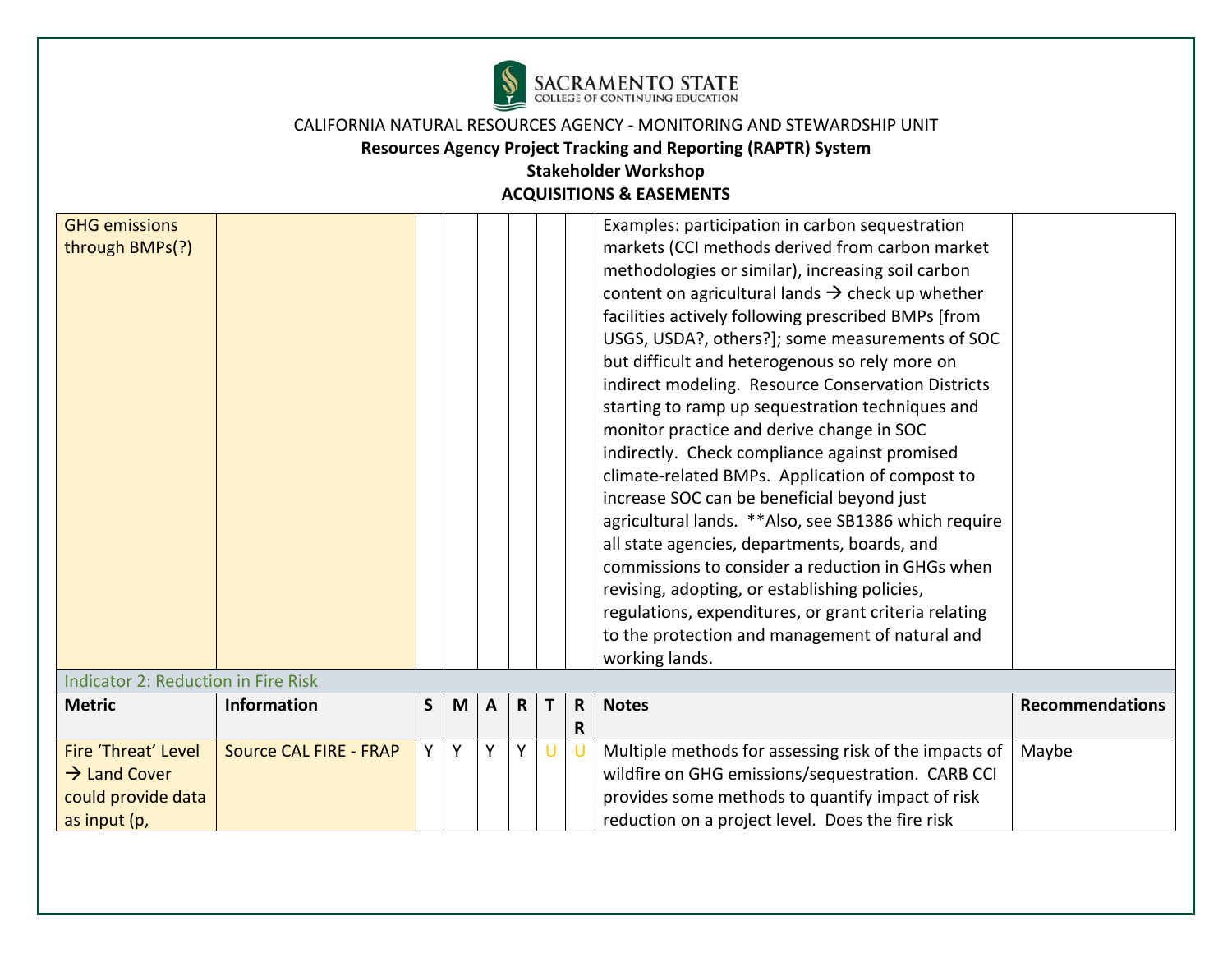

# **Resources Agency Project Tracking and Reporting (RAPTR) System**

| biomass)                                                                                                      |                                                              |              |   |              |   |        |                   | model have enough granularity to resolve changes<br>on project level? Tadashi Moody at FRAP could be<br>good source of information + Alan Talhelm [CARB],<br>Phil Briggs, Kevin Welch [CAL FIRE] for project-level<br>assessments of fire risk $\rightarrow$ a user-friendly model<br>may be forth-coming. Change of sign in fire risk<br>fairly straight forward, but quantifying absolute<br>change in risk is more difficult. Worthwhile to<br>separate risk of ignition from expected burn area<br>and intensity?                             |                        |
|---------------------------------------------------------------------------------------------------------------|--------------------------------------------------------------|--------------|---|--------------|---|--------|-------------------|---------------------------------------------------------------------------------------------------------------------------------------------------------------------------------------------------------------------------------------------------------------------------------------------------------------------------------------------------------------------------------------------------------------------------------------------------------------------------------------------------------------------------------------------------|------------------------|
| Value of property<br>at risk $(5)$                                                                            | Appraisal information,<br>localized fire risk<br>modeling(?) | Y            | Y | Y            | Y | $\cup$ | $\cup$            | Higher resolution modeling for methods of property<br>hardening, fire breaks, etc. State Fire Marshall's<br>office, Steve Hawks (CAL FIRE) $\rightarrow$ fire behavior in<br>developed environments.                                                                                                                                                                                                                                                                                                                                              | Maybe                  |
| <b>Indicator 3: Reduction in Flood Risk</b>                                                                   |                                                              |              |   |              |   |        |                   |                                                                                                                                                                                                                                                                                                                                                                                                                                                                                                                                                   |                        |
| <b>Metric</b>                                                                                                 | <b>Information</b>                                           | $\mathsf{S}$ | M | $\mathbf{A}$ | R | Τ      | $\mathsf{R}$<br>R | <b>Notes</b>                                                                                                                                                                                                                                                                                                                                                                                                                                                                                                                                      | <b>Recommendations</b> |
| Flood risk $-$ max<br>natural flood stage<br>level PDF,<br>probabilities of<br>structural failures<br>(p, \$) | FEMA, USACOE, USBR,<br>DWR, USGS, S/RWQCBs                   | Y            | Y | Y            | Y | Y      | U                 | Which flood level? DWR could provide experts to<br>weigh in on defining good metrics. Importance of a<br>given management question in same region will vary<br>with mission of the office even if both result as co-<br>benefits from similar operations (e.g., wetlands<br>restoration, levee setbacks). CVFPP states there is a<br>Flood Risk Operations and Assessments (FROA).<br>Most restorations list flood risk as a co-benefit.<br>Some risk modeling done at a project or at least<br>'local' level. Look into county-wide or city-wide | Yes                    |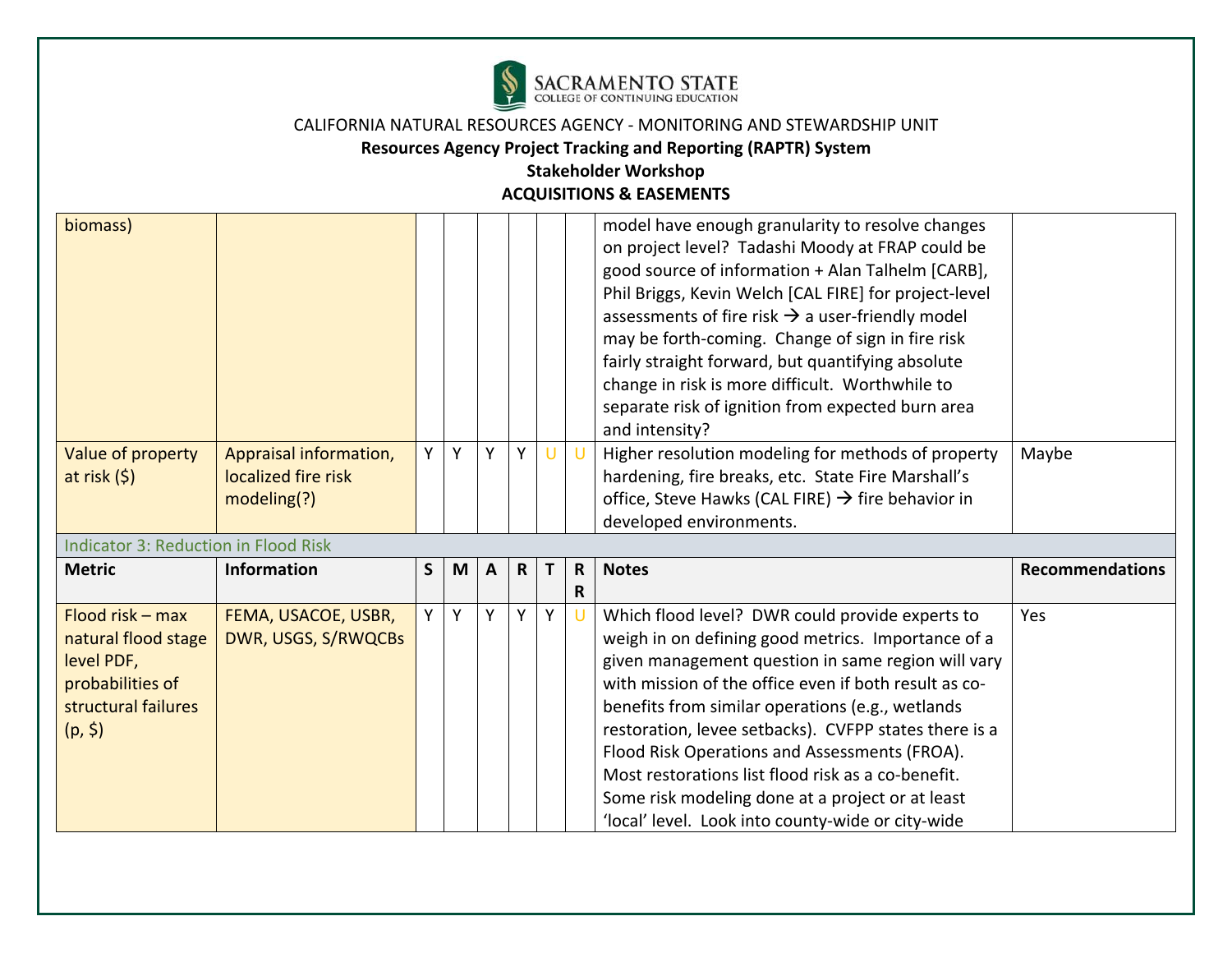

# **Resources Agency Project Tracking and Reporting (RAPTR) System**

|                                                                                        |                                                                                            |              |   |              |              |              |              | plans for more local risk assessments. Flood<br>Corridor Program funds project to specifically<br>reduce flood risk. |                        |
|----------------------------------------------------------------------------------------|--------------------------------------------------------------------------------------------|--------------|---|--------------|--------------|--------------|--------------|----------------------------------------------------------------------------------------------------------------------|------------------------|
| <b>Observed Property</b><br>Damage $(5)$                                               | Insurance filings,<br>city/county<br>assessments                                           | Y            | Y | Y            | Y            | Y            | Y            |                                                                                                                      | Yes                    |
| Maximum stage<br>elevation (m)                                                         | <b>Stream and basin</b><br>gauges                                                          | Y            | Y | Y            | Y            | Y            | Y            |                                                                                                                      | Yes                    |
| <b>Volume diverted</b><br>water (m3)                                                   | <b>Basin level-volume</b><br>relationships,<br>hydrologic modeling(?)                      | Y            | Y | Y            | Y            | U            | U            |                                                                                                                      | Maybe                  |
| Population<br>affected by given<br>flood event<br>(persons)                            | Insurance filings,<br>city/county<br>assessments                                           | Y            | Y | Y            | Y            | Y            | Y            |                                                                                                                      | Yes                    |
| Acres of<br>developed land<br>removed from<br>flood plain (acres)<br>-> see land cover | Self-monitoring<br>(surveying) of land<br>cover distribution,<br>remotely sensed<br>images | Y            | Y | Y            | Y            | Υ            | Y            |                                                                                                                      | Yes                    |
| <b>Conversion of land</b><br>to designated<br>flood plain (acres)                      | Self-monitoring<br>(surveying) of land<br>cover distribution,<br>remotely sensed<br>images | Y            | Y | Y            | Y            | Y            | Y            |                                                                                                                      | Yes                    |
| <b>Indicator 4: Improve Water Quality</b><br><b>Metric</b>                             | <b>Information</b>                                                                         | $\mathsf{S}$ | M | $\mathsf{A}$ | $\mathsf{R}$ | $\mathbf{T}$ | $\mathsf{R}$ | <b>Notes</b>                                                                                                         | <b>Recommendations</b> |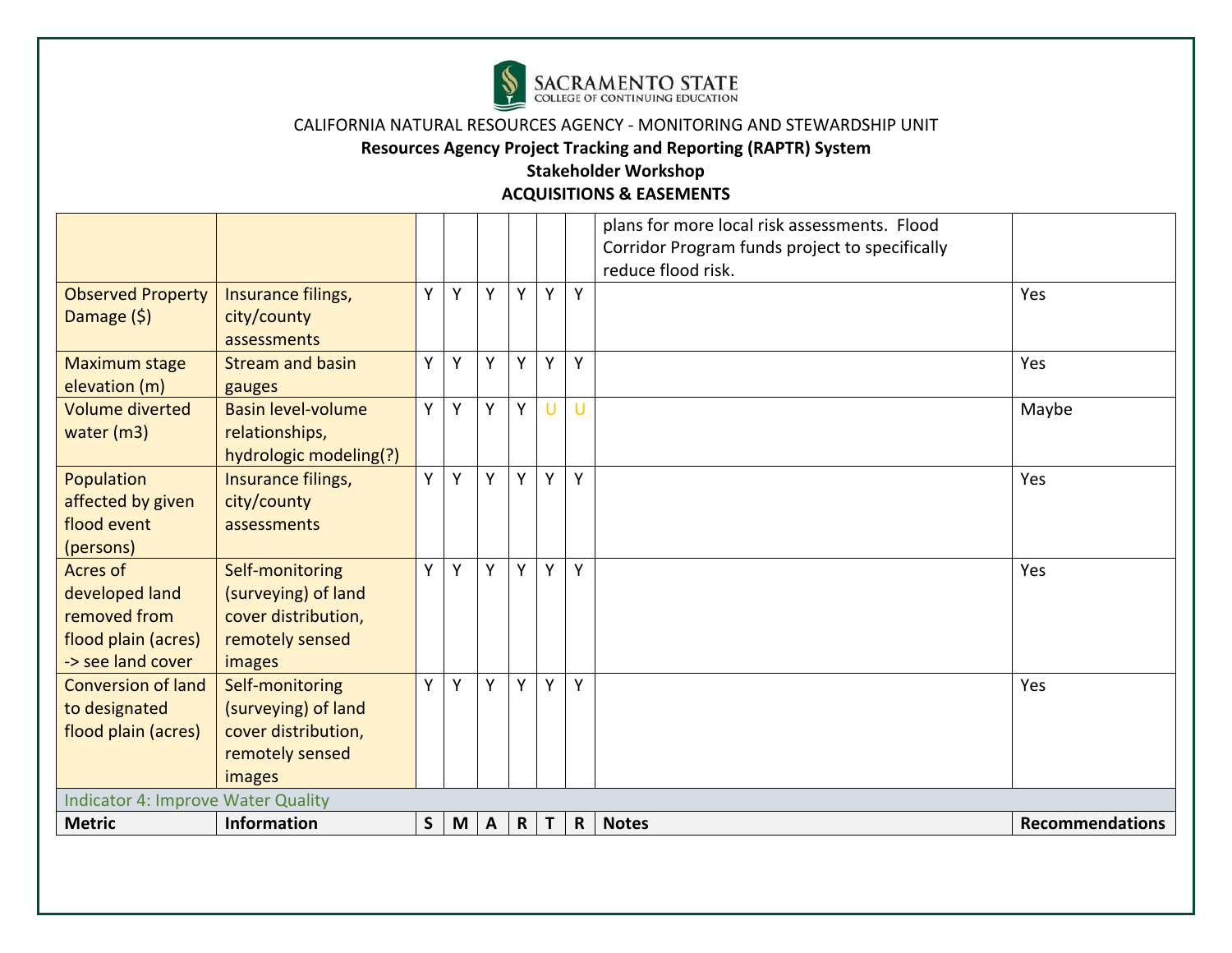

#### **Resources Agency Project Tracking and Reporting (RAPTR) System**

# **Stakeholder Workshop**

**ACQUISITIONS & EASEMENTS** 

|                           |                                                              |              |              |              |              |              | R  |                                                                                                    |                        |
|---------------------------|--------------------------------------------------------------|--------------|--------------|--------------|--------------|--------------|----|----------------------------------------------------------------------------------------------------|------------------------|
| Acres of preserved        | Self-monitoring                                              | $\mathbf{v}$ | $\mathsf{v}$ | v            | v            | $\mathbf v$  |    | Suggested by DOC; particularly for properties in or                                                | Maybe                  |
| riparian/aquatic          | (surveying) of land                                          |              |              |              |              |              |    | near working ranch lands.                                                                          |                        |
| habitat (acres)           | cover distribution,                                          |              |              |              |              |              |    |                                                                                                    |                        |
|                           | remotely sensed                                              |              |              |              |              |              |    |                                                                                                    |                        |
|                           | images                                                       |              |              |              |              |              |    |                                                                                                    |                        |
|                           | Indicator 5: Egress of population centers in high-risk areas |              |              |              |              |              |    |                                                                                                    |                        |
| <b>Metric</b>             | <b>Information</b>                                           | S.           | M            | $\mathsf{A}$ | $\mathsf{R}$ | $\mathbf{T}$ | R. | <b>Notes</b>                                                                                       | <b>Recommendations</b> |
|                           |                                                              |              |              |              |              |              | R  |                                                                                                    |                        |
| <b>Population density</b> |                                                              |              |              |              |              |              |    | CalTrans trying to model this for state highways and<br>now working with counties on county roads. | Yes                    |

# **MANAGEMENT QUESTION 2 (LAND MANAGEMENT ‐ PERMITTED): WHAT ARE THE PERMITTED (LEGALLY ALLOWABLE) USES OF THE LAND?**

| EXAMPLE: Indicator $1$ – observed land uses (residential) |                                                        |             |                  |              |                           |          |                      |                                                      |                                                                                                        |  |  |
|-----------------------------------------------------------|--------------------------------------------------------|-------------|------------------|--------------|---------------------------|----------|----------------------|------------------------------------------------------|--------------------------------------------------------------------------------------------------------|--|--|
| <b>Metric</b>                                             | <b>Information Sources/Not Yet</b><br><b>Collected</b> | tific<br>တိ | å<br><b>Neat</b> | ач<br>흉<br>⋖ | tative<br>Represent       | ъ<br>≖ُ⊦ | -ਛੇ<br>œ<br>FTR<br>ৱ | <b>Notes</b>                                         | <b>Recommendations</b><br>YES (Go with it)<br><b>MAYBE</b> (Do more<br>research)<br>NO (Not for RAPTR) |  |  |
| Development<br>(not green)                                | Satellite images, and building<br>permits              | X           | ∧                | X            | v<br>$\lambda$            | X        | X                    |                                                      | Yes                                                                                                    |  |  |
| <b>Changes Size of</b><br>development<br>envelope         | CE, legal description                                  | X           | v                | X            | $\checkmark$<br>$\lambda$ | X        | X                    | This would require a bit more<br>digging but doable. |                                                                                                        |  |  |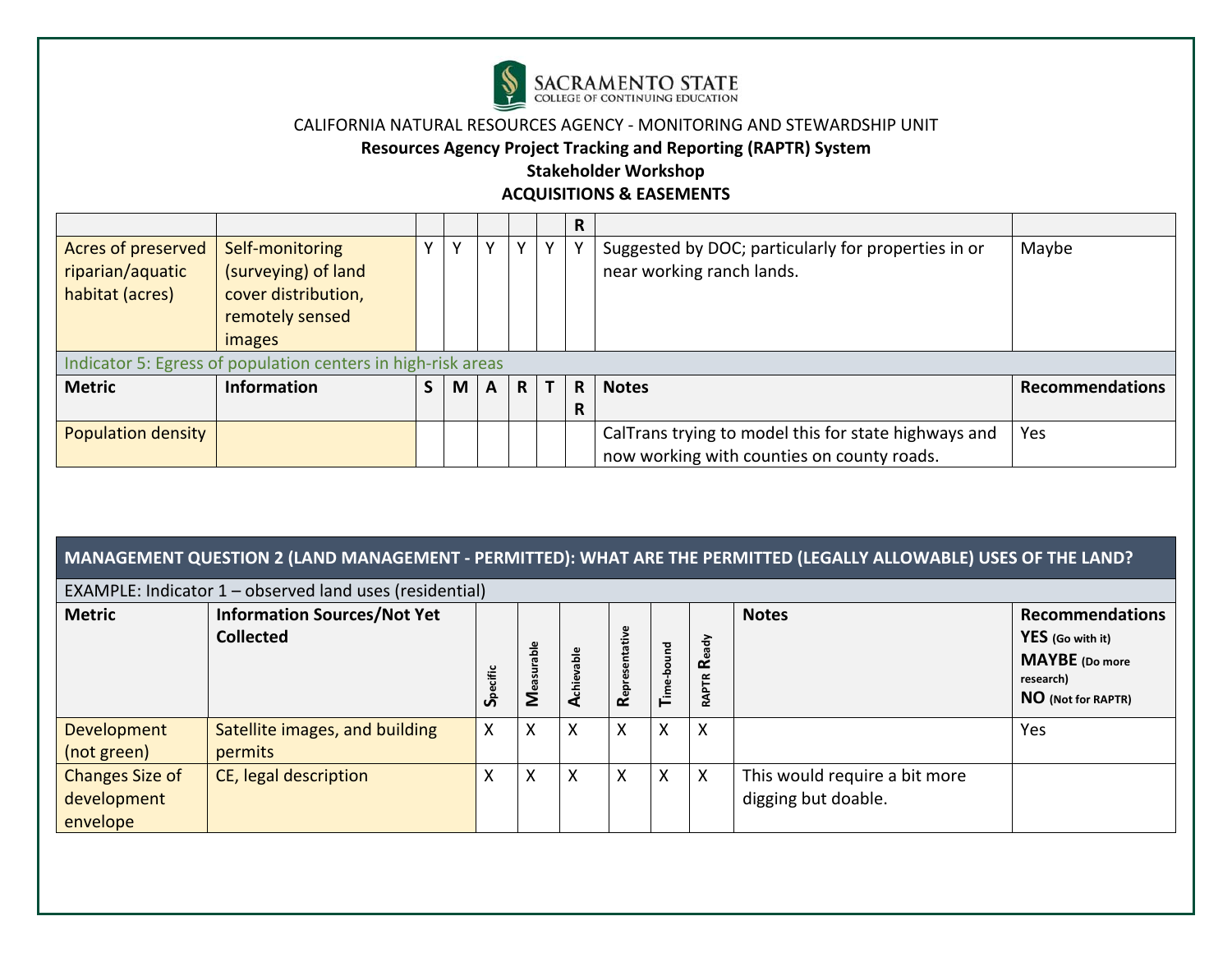

**Resources Agency Project Tracking and Reporting (RAPTR) System** 

| Size, # or type of<br>structure in the            | <b>CE</b>                                                                                           | X            | X | X            | X            | X            | X            |                                                                                                                                                                                |                        |
|---------------------------------------------------|-----------------------------------------------------------------------------------------------------|--------------|---|--------------|--------------|--------------|--------------|--------------------------------------------------------------------------------------------------------------------------------------------------------------------------------|------------------------|
| envelope<br>Presence of<br>trespass,<br>marijuana | Landowner, photographic (self<br>reported)                                                          | $\mathsf{X}$ | X | X            | X            | X            | X            |                                                                                                                                                                                |                        |
|                                                   | Indicator 2: observed land uses (agricultural)                                                      |              |   |              |              |              |              |                                                                                                                                                                                |                        |
| <b>Metric</b>                                     | <b>Information</b>                                                                                  | $\mathsf S$  | M | A            | $\mathbf R$  | T            | <b>RR</b>    | <b>Notes</b>                                                                                                                                                                   | <b>Recommendations</b> |
| <b>Cattle grazing</b>                             | Satellite, surveys, monitoring<br>reports, etc                                                      | $\sf X$      | Χ | Χ            | Χ            | $\sf X$      | X            |                                                                                                                                                                                | Yes                    |
| Irrigated crop<br>land                            | Monitoring reports from<br>grantees (easement holders),<br>aerial imagery and field<br>observations | X            | X | $\mathsf{X}$ | $\mathsf{X}$ | $\mathsf{X}$ | $\mathsf{X}$ | Row crops, pasture, orchards.<br>Protection of co-benefits like<br>open space use and natural<br>resource values. Opportunity to<br>restore habitat and riparian<br>corridors. |                        |
| Protection of co-<br>benefits                     | Monitoring reports from<br>grantees (easement holders),<br>aerial imagery and field<br>observations |              |   |              |              |              |              | Focus on compliance monitoring.<br>Co-benefits listed in conservation<br>section                                                                                               |                        |
| Crop cover type                                   | CE, farm plan (BMP's related to<br>runoff, pesticides, fertilizer)                                  | $\mathsf{X}$ | X | X            | X            | $\mathsf{X}$ | $\mathsf{X}$ | Water testing. Bird counts that<br>utilize cover crop (corn, other<br>grain). Again doable, but requires<br>more effort to collect data.                                       |                        |
| Cover crop type                                   | Easement holder, aerial imagery                                                                     |              |   |              |              |              |              | Determine water use, support<br>wildlife                                                                                                                                       |                        |
| Crop coverage                                     | CE's dictate where                                                                                  | X            | X | X            | X            | X            | X            |                                                                                                                                                                                |                        |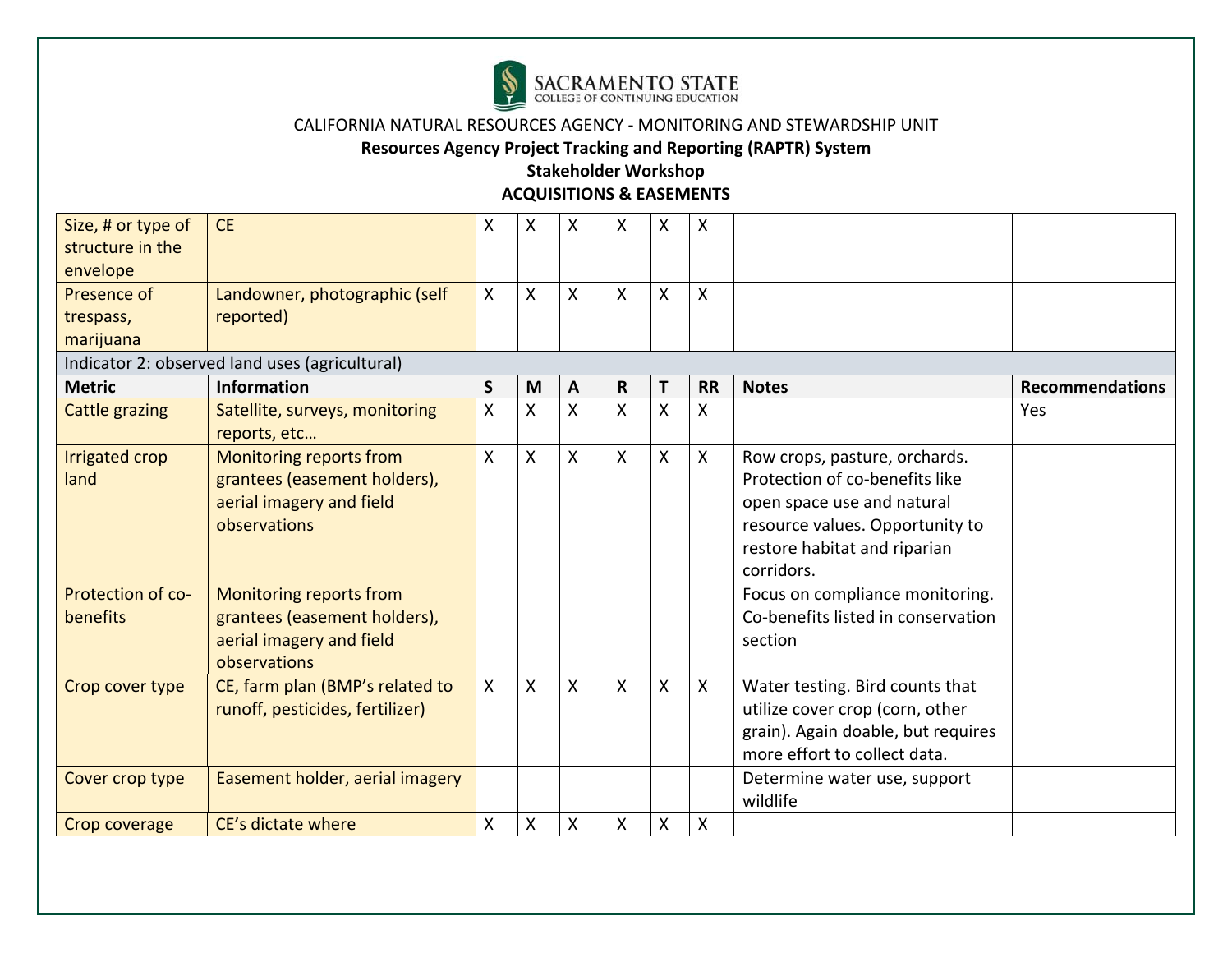

**Resources Agency Project Tracking and Reporting (RAPTR) System** 

|                                                                                            | crops/operations can be-<br>Setbacks from riparian zone                           |         |   |                    |              |                    |           |                                                                               |                        |
|--------------------------------------------------------------------------------------------|-----------------------------------------------------------------------------------|---------|---|--------------------|--------------|--------------------|-----------|-------------------------------------------------------------------------------|------------------------|
| Soil health                                                                                | Soil testing                                                                      | X       | Χ | X                  | X            | X                  | Χ         | Increased in soil carbon                                                      |                        |
|                                                                                            | Indicator 3: observed land uses (commercial)                                      |         |   |                    |              |                    |           |                                                                               |                        |
| <b>Metric</b>                                                                              | <b>Information</b>                                                                | S       | M | A                  | $\mathsf{R}$ | Τ                  | <b>RR</b> | <b>Notes</b>                                                                  | <b>Recommendations</b> |
| Commercial<br>recreation                                                                   | <b>Easement holders through</b><br>monitoring reports                             |         |   |                    |              |                    |           | <b>Commercial recreation</b><br>(horseback riding, wedding<br>events), mining |                        |
| <b>Tree Harvest</b>                                                                        | <b>Timber Harvest Plans (CDFW)</b>                                                | Χ       | Χ | X                  | X            | X                  | Χ         |                                                                               | Yes                    |
|                                                                                            | <b>Remote sensing</b>                                                             | $\sf X$ | Χ | X                  | X            | $\pmb{\mathsf{X}}$ | X         | Not great for single tree selection<br>but larger harvest areas ok            |                        |
| <b>Power lines</b><br>selling row for kv<br>line through the<br>property 100-<br>150' wide | Land trust discovered what was<br>happening and communicated to<br><b>CalFIRE</b> | X       | Χ | X                  | X            | $\sf X$            | X         |                                                                               |                        |
| <b>Seismic stations</b>                                                                    | <b>CE was silent</b>                                                              | X       | X | X                  | X            | $\sf X$            | X         |                                                                               |                        |
| <b>Wind farms</b><br>(turbine)                                                             | <b>Verified from air, County</b><br>planning permitting,                          | X       | Χ | Χ                  | X            | $\sf X$            | X         |                                                                               |                        |
| <b>Compost</b><br>Application                                                              |                                                                                   |         |   |                    |              |                    |           | Shelby Livingston                                                             |                        |
| Increased<br>rotation period                                                               | FMA, FMP                                                                          | X       | Χ | $\pmb{\mathsf{X}}$ | Χ            | X                  | Χ         | Harvest older larger diameter<br>trees, increases fire resilience             |                        |
| <b>Fuel reduction</b>                                                                      | Ground truthing, plus aerial                                                      | χ       | Χ | X                  | X            | X                  | X         |                                                                               |                        |
| <b>Pest infestation</b>                                                                    |                                                                                   |         |   |                    |              |                    |           | Implementation of bmp's for<br>climate benefits                               |                        |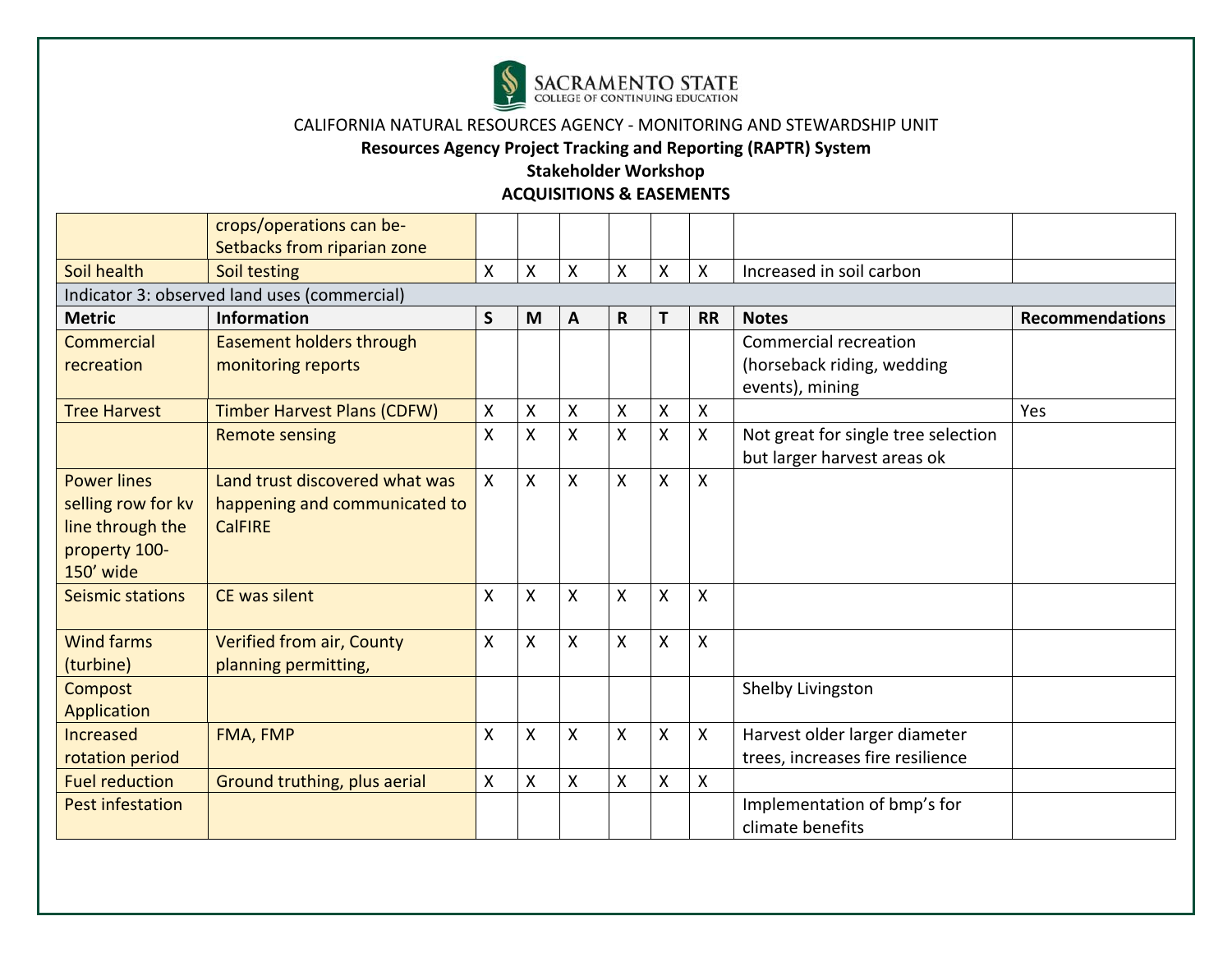

**Resources Agency Project Tracking and Reporting (RAPTR) System** 

|                               | Indicator 4: observed land uses (Industrial)                                                                            |              |                           |              |                         |              |                           |                                                                                                                                                     |                        |
|-------------------------------|-------------------------------------------------------------------------------------------------------------------------|--------------|---------------------------|--------------|-------------------------|--------------|---------------------------|-----------------------------------------------------------------------------------------------------------------------------------------------------|------------------------|
| <b>Metric</b>                 | <b>Information</b>                                                                                                      | S            | M                         | A            | R                       | Т            | <b>RR</b>                 | <b>Notes</b>                                                                                                                                        | <b>Recommendations</b> |
| <b>Mining activities</b>      | Easement holders through<br>monitoring reports, aerial<br>imagery, public databases that<br>show wells and active mines | X            | <sub>?</sub>              | $\mathsf{x}$ | PO<br>SSI<br><b>BLY</b> | $\mathsf{X}$ | ?                         | Surface mining (gravel, rock)                                                                                                                       |                        |
|                               | Indicator 5: observed land uses (Recreational)                                                                          |              |                           |              |                         |              |                           |                                                                                                                                                     |                        |
| <b>Metric</b>                 | <b>Information</b>                                                                                                      | $\mathsf{S}$ | M                         | A            | $\mathsf{R}$            | T            | <b>RR</b>                 | <b>Notes</b>                                                                                                                                        | <b>Recommendations</b> |
| Linear feet of<br>trail       | Post completion report (3-years<br>only)                                                                                | X.           | X                         | X            | X                       | X            | X                         | Workplan specifications,<br>subsequent completion reports<br>verify later on.                                                                       | Yes                    |
| <b>Erosion</b>                |                                                                                                                         |              |                           |              |                         |              |                           |                                                                                                                                                     |                        |
| Hunting / Angling             | <b>Surveys</b>                                                                                                          | X            | X                         | X            | X                       | X            | Χ                         | CDFW database, geo-specific<br>information about whether an<br>animal was taken on that<br>property, game tags how the<br>information is collected. | Yes                    |
| Hiking/boating                | <b>Surveys</b>                                                                                                          | χ            | ?                         | ?            | X                       | $\mathsf{X}$ | $\boldsymbol{\mathsf{X}}$ | Marina access points that can be<br>surveyed. Example given was a<br>scientific aid who collecting the<br>data himself with a colleague.            |                        |
| <b>Trail use</b>              |                                                                                                                         |              |                           |              |                         |              |                           |                                                                                                                                                     | Yes                    |
| <b>Visitor</b><br>information | Recorded, head counts, surveys                                                                                          | Χ            | $\boldsymbol{\mathsf{X}}$ |              | X                       |              |                           | Not clear how achievable                                                                                                                            |                        |
| <b>People Fishing</b>         |                                                                                                                         |              |                           |              |                         |              |                           |                                                                                                                                                     |                        |
| Indicator 6: Restoration area |                                                                                                                         |              |                           |              |                         |              |                           |                                                                                                                                                     |                        |
| <b>Metric</b>                 | <b>Information</b>                                                                                                      | $\mathsf{S}$ | M                         | A            | $\mathsf{R}$            |              | <b>RR</b>                 | <b>Notes</b>                                                                                                                                        | <b>Recommendations</b> |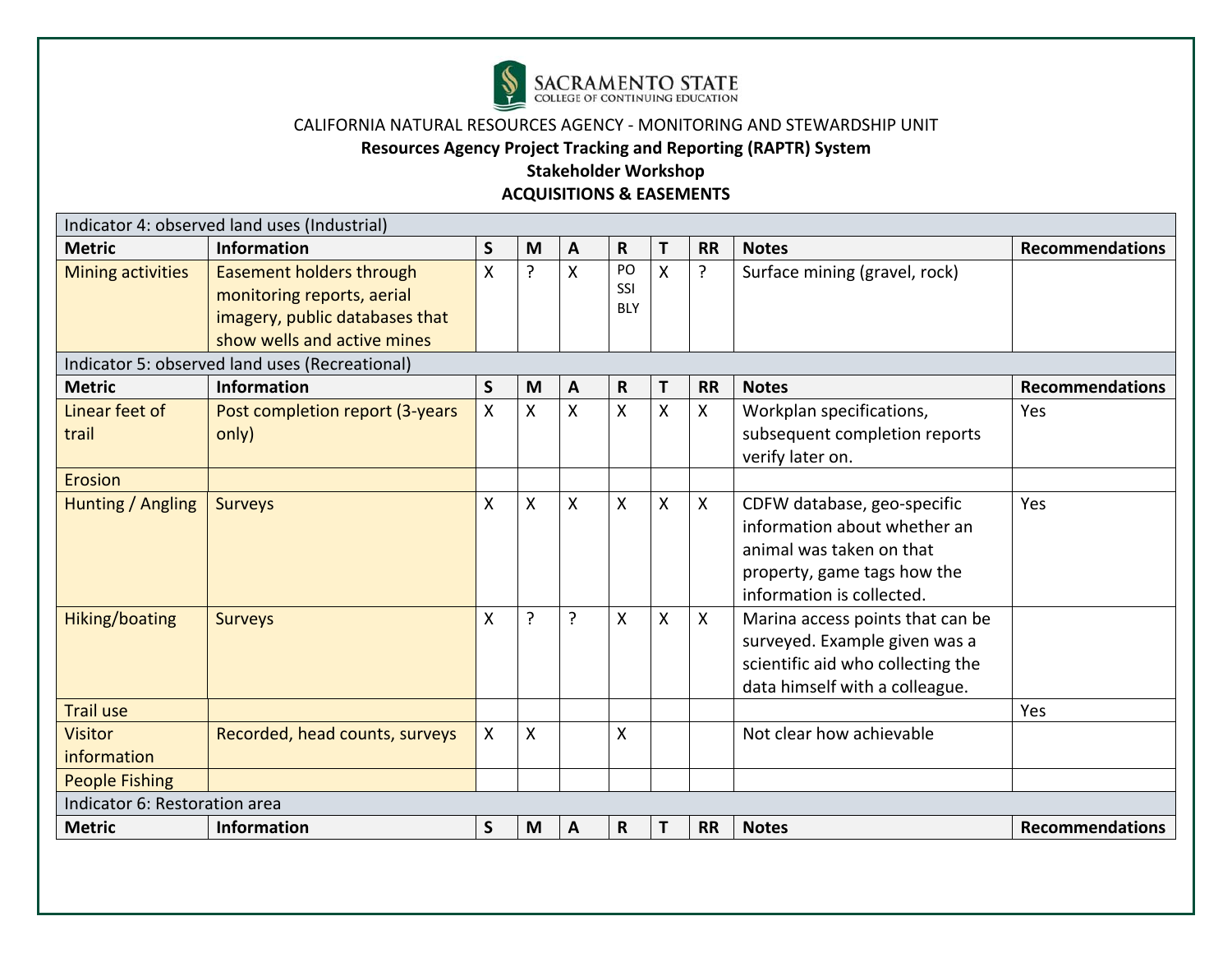

#### **Resources Agency Project Tracking and Reporting (RAPTR) System**

#### **Stakeholder Workshop ACQUISITIONS & EASEMENTS**

| <b>Fisheries</b>                  | Post completion report                  |   |         |   |   |   |           | Limited to 3-years.                                                                                                                                                              |                        |
|-----------------------------------|-----------------------------------------|---|---------|---|---|---|-----------|----------------------------------------------------------------------------------------------------------------------------------------------------------------------------------|------------------------|
| Water quality                     | Post completion report                  |   |         |   |   |   |           |                                                                                                                                                                                  |                        |
| <b>Brush removal</b><br>(acreage) | Post completion report                  |   |         |   |   |   |           | For protection of water basins<br>area protected from fire through<br>fire protection for water source<br>areas. Removing brush from a<br>corridor protecting water<br>resources |                        |
|                                   | Indicator 7: observed land uses (water) |   |         |   |   |   |           |                                                                                                                                                                                  |                        |
| <b>Metric</b>                     | <b>Information</b>                      | S | M       | A | R |   | <b>RR</b> | <b>Notes</b>                                                                                                                                                                     | <b>Recommendations</b> |
| Transfer of water<br>rights       | <b>Recorded instrument</b>              | Χ | v<br>v. | X | X | X | X         |                                                                                                                                                                                  |                        |

## **MANAGEMENT QUESTION 3 (USERS): IF ACQUIRED FOR PUBLIC ACCESS, DOES THE PUBLIC STILL HAVE ACCESS?**

FOCUS: Due to the upcoming Access & Recreation workshop in September, this question should FOCUS on the legal aspects. Does the deed or other legal documentation allow for legal public access and has that been provided.

EXAMPLE: Indicator 1 – Barriers

| <b>Metric</b>               | <b>Information Sources/Not</b><br><b>Yet Collected</b> | u | ω<br>흚<br>ន្ល | able | œ | 꾿<br>c | ਠੇ<br>ã<br>œ<br>$\alpha$<br>œ | <b>Notes</b>                                                                | <b>Recommendations</b><br>YES (Go with it)<br><b>MAYBE</b> (Do more<br>research)<br>NO (Not for RAPTR) |
|-----------------------------|--------------------------------------------------------|---|---------------|------|---|--------|-------------------------------|-----------------------------------------------------------------------------|--------------------------------------------------------------------------------------------------------|
| Locked Gates to<br>property | Reports from public, visual<br>observations, etc       | X | X             | X    | X | X      | X                             | Status of "locked gates" depends<br>on what type of easement is in<br>place | Yes                                                                                                    |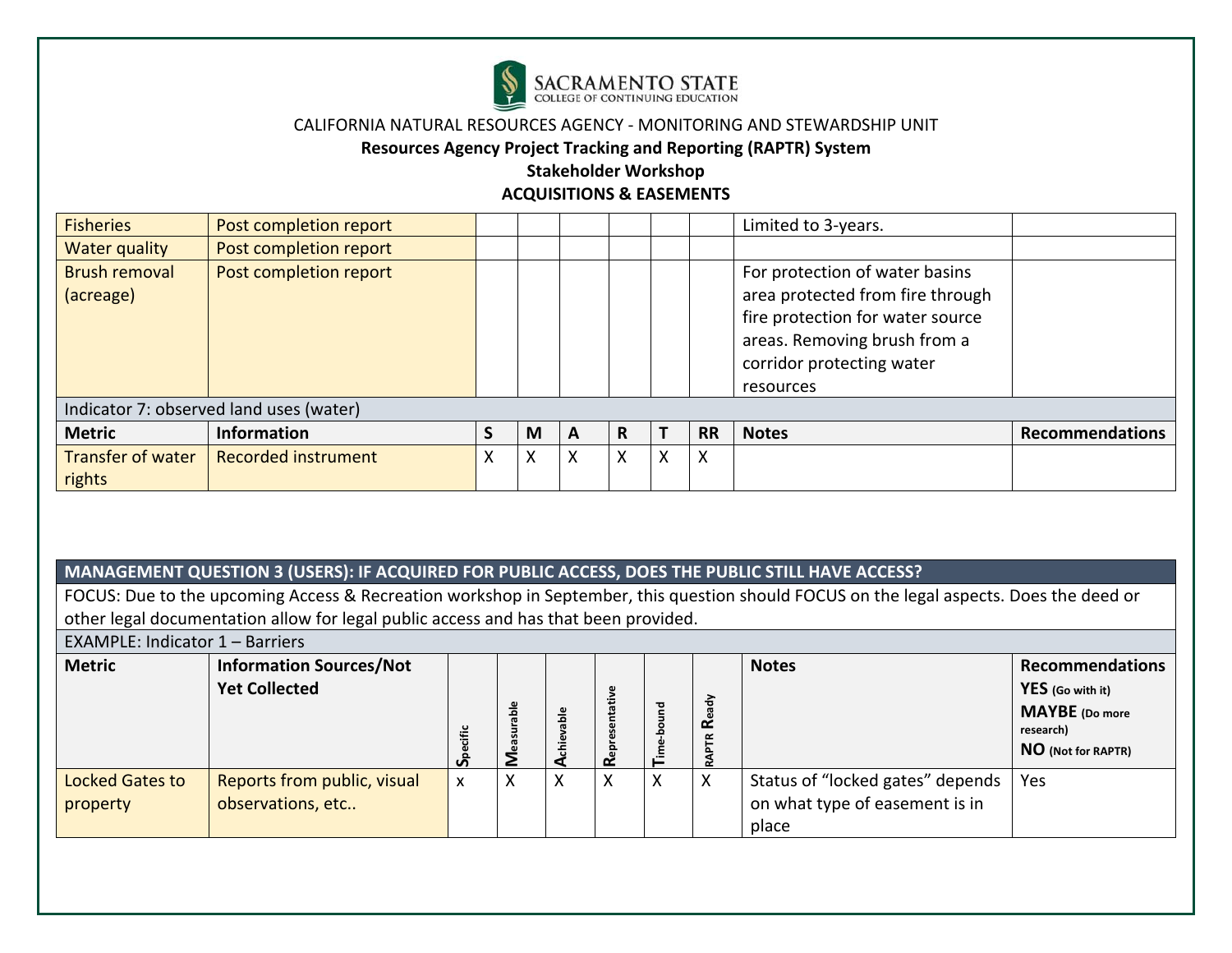

## **Resources Agency Project Tracking and Reporting (RAPTR) System**

| <b>Safety Hazard</b>     | Visual observation, reports,                              | ? | X | X | X           | X | $\mathsf{X}$ | Specific - leaves room for        | Maybe                  |
|--------------------------|-----------------------------------------------------------|---|---|---|-------------|---|--------------|-----------------------------------|------------------------|
| (natural or man-         | etc                                                       |   |   |   |             |   |              | question, may need location and   |                        |
| made) that               |                                                           |   |   |   |             |   |              | size of hazard, and type of       |                        |
| prevents access          |                                                           |   |   |   |             |   |              | hazard.                           |                        |
|                          |                                                           |   |   |   |             |   |              | Could also be                     |                        |
|                          |                                                           |   |   |   |             |   |              | incorrect/unavailable signage of  |                        |
|                          |                                                           |   |   |   |             |   |              | hazards                           |                        |
| <b>Legal Restriction</b> | Documentation for deed or                                 | X | X | ? | Χ           | X | $-$          | (docent led only; hours limited); | Maybe                  |
| that impede              | easement and restrictions,                                |   |   |   |             |   |              | Achievable - not currently        |                        |
| public access            | Info provided by landowner                                |   |   |   |             |   |              | machine readable with legal       |                        |
|                          |                                                           |   |   |   |             |   |              | documents in system               |                        |
|                          | Indicator 2: Signage & Awareness of Public                |   |   |   |             |   |              |                                   |                        |
| <b>Metric</b>            | Information                                               | S | M | A | $\mathbf R$ | T | <b>RR</b>    | <b>Notes</b>                      | <b>Recommendations</b> |
| Posted signs for         |                                                           |   |   |   |             |   |              |                                   |                        |
| hours and access         |                                                           |   |   |   |             |   |              |                                   |                        |
| <b>Information</b>       | Info provided by landowner                                |   |   |   |             |   |              |                                   |                        |
| online                   |                                                           |   |   |   |             |   |              |                                   |                        |
| Posted safety            |                                                           |   |   |   |             |   |              | e.g. cattle grazing               |                        |
| signs                    |                                                           |   |   |   |             |   |              |                                   |                        |
| <b>Usage by Public</b>   |                                                           |   |   |   |             |   | N            | Encouraging active transport (tie |                        |
| for transport            |                                                           |   |   |   |             |   |              | to GHG reduction); not RAPTR      |                        |
|                          |                                                           |   |   |   |             |   |              | ready but of interest             |                        |
|                          |                                                           |   |   |   |             |   |              | Ties to other public access       |                        |
|                          |                                                           |   |   |   |             |   |              | metrics                           |                        |
|                          | Indicator 3: Presence of Infrastructure for public access |   |   |   |             |   |              |                                   |                        |
| <b>Metric</b>            | <b>Information</b>                                        | S | M | A | $\mathbf R$ | T | <b>RR</b>    | <b>Notes</b>                      | <b>Recommendations</b> |
|                          |                                                           |   |   |   |             |   |              |                                   |                        |
| Presence of              | Control gating; access to                                 |   |   |   |             |   |              |                                   |                        |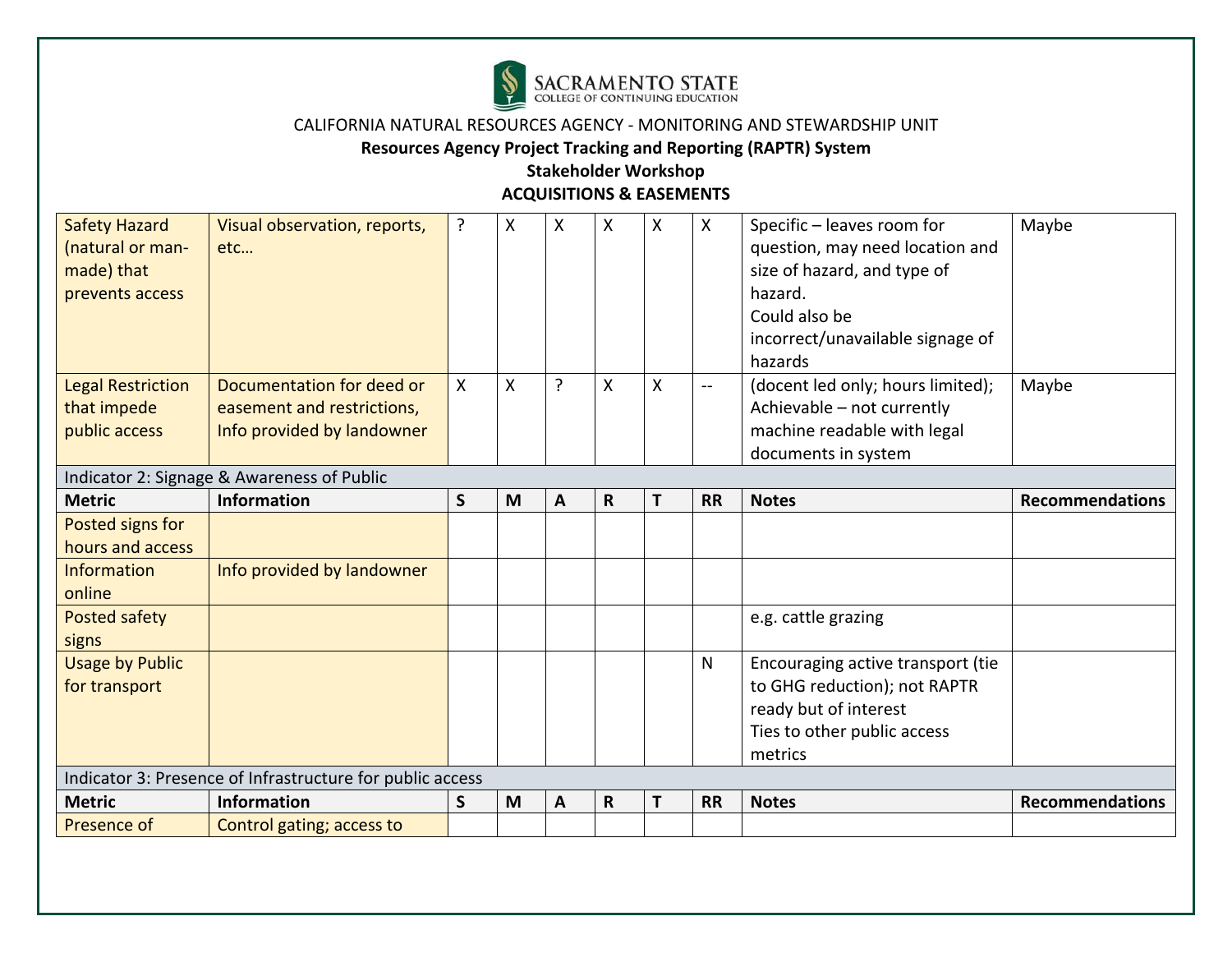

**Resources Agency Project Tracking and Reporting (RAPTR) System** 

| gating             | gating; Info provided by<br>landowner                        |   |   |              |              |   |           |                                   |                        |
|--------------------|--------------------------------------------------------------|---|---|--------------|--------------|---|-----------|-----------------------------------|------------------------|
| Presence of        | Hours, usage (especially                                     |   |   |              |              |   |           |                                   |                        |
| signage            | permitted activities); Info<br>provided by landowner         |   |   |              |              |   |           |                                   |                        |
| Presence of roads  | Type of road; Info provided<br>by landowner                  |   |   |              |              |   |           |                                   |                        |
|                    | Indicator 4: Violations of restricted access                 |   |   |              |              |   |           |                                   |                        |
| <b>Metric</b>      | Information                                                  | S | M | A            | R            | T | <b>RR</b> | <b>Notes</b>                      | <b>Recommendations</b> |
| Presence of        | Site inspection; remote                                      |   |   |              |              |   |           |                                   |                        |
| garbage            | visual monitoring                                            |   |   |              |              |   |           |                                   |                        |
| <b>Reports of</b>  | Info provided by landowner                                   |   |   |              |              |   |           |                                   |                        |
| trespassing        |                                                              |   |   |              |              |   |           |                                   |                        |
|                    | Indicator 5: Usage of Easement for Recreation                |   |   |              |              |   |           |                                   |                        |
| <b>Metric</b>      | <b>Information</b>                                           | S | M | A            | R            | Τ | <b>RR</b> | <b>Notes</b>                      | <b>Recommendations</b> |
| Number of          | Voluntary registration with                                  | Y | Υ | Y            | Y            | Υ | Y         | Time: yes, depending on how       | Maybe; depends         |
| visitors to        | easement manager                                             |   |   |              |              |   |           | regularly data is collected       | on exact method        |
| property           |                                                              |   |   |              |              |   |           | Achievable: depends on how        |                        |
|                    |                                                              |   |   |              |              |   |           | data is communicated to state     |                        |
|                    |                                                              |   |   |              |              |   |           | (guest book, online registration, |                        |
|                    |                                                              |   |   |              |              |   |           | voluntary online check-in etc.)   |                        |
|                    | Indicator 6: Impacts of Public Access on Adjacent Landowners |   |   |              |              |   |           |                                   |                        |
| <b>Metric</b>      | Information                                                  | S | M | $\mathbf{A}$ | $\mathsf{R}$ | T | <b>RR</b> | <b>Notes</b>                      | <b>Recommendations</b> |
| Presence of        | <b>Reports from patrols</b>                                  |   |   |              |              |   |           |                                   |                        |
| unauthorized       |                                                              |   |   |              |              |   |           |                                   |                        |
| trails in adjacent |                                                              |   |   |              |              |   |           |                                   |                        |
| land               |                                                              |   |   |              |              |   |           |                                   |                        |